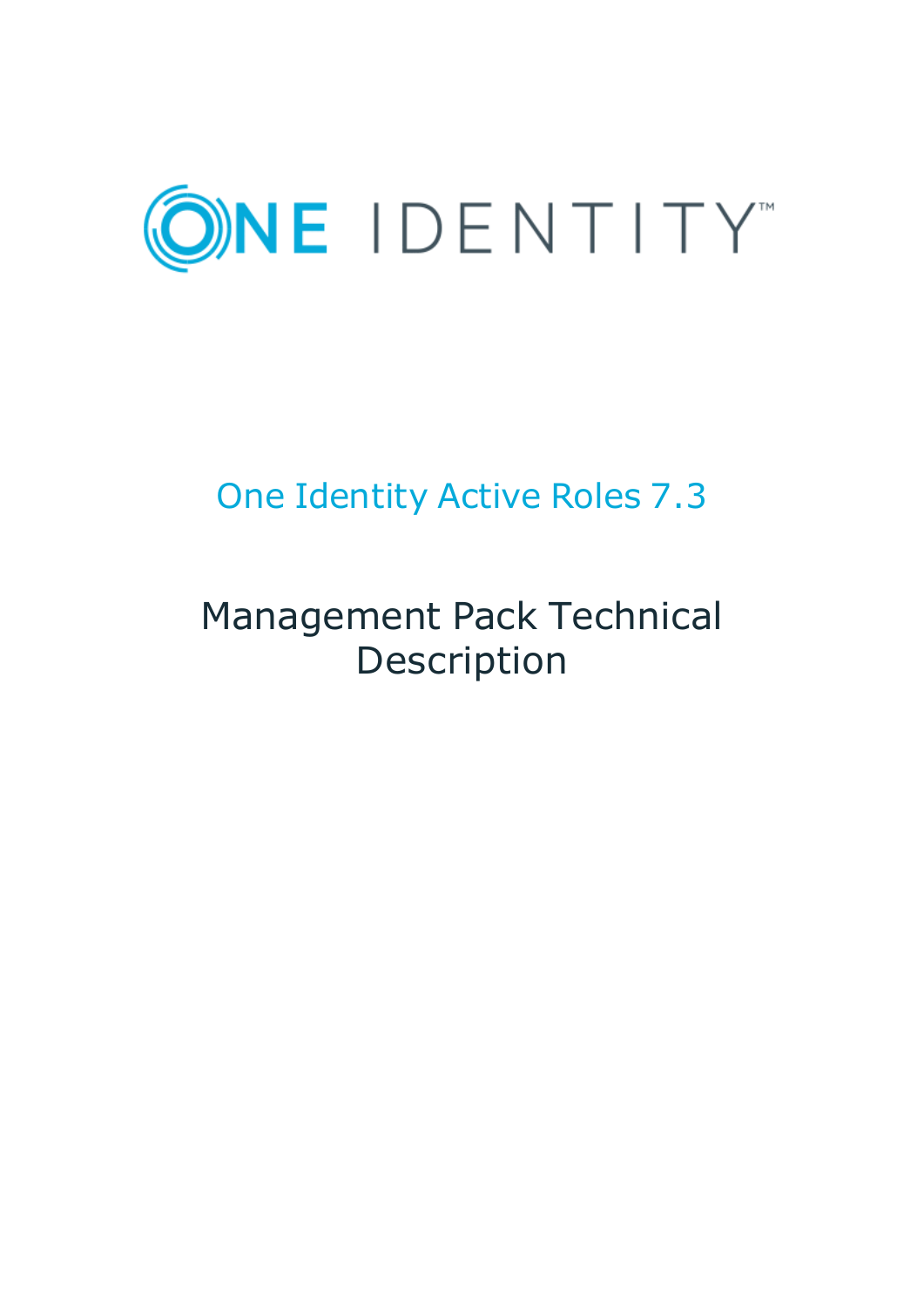#### **Copyright 2018 One Identity LLC.**

#### **ALL RIGHTS RESERVED.**

This guide contains proprietary information protected by copyright. The software described in this guide is furnished under a software license or nondisclosure agreement. This software may be used or copied only in accordance with the terms of the applicable agreement. No part of this guide may be reproduced or transmitted in any form or by any means, electronic or mechanical, including photocopying and recording for any purpose other than the purchaser's personal use without the written permission of One Identity LLC .

The information in this document is provided in connection with One Identity products. No license, express or implied, by estoppel or otherwise, to any intellectual property right is granted by this document or in connection with the sale of One Identity LLC products. EXCEPT AS SET FORTH IN THE TERMS AND CONDITIONS AS SPECIFIED IN THE LICENSE AGREEMENT FOR THIS PRODUCT, ONE IDENTITY ASSUMES NO LIABILITY WHATSOEVER AND DISCLAIMS ANY EXPRESS, IMPLIED OR STATUTORY WARRANTY RELATING TO ITS PRODUCTS INCLUDING, BUT NOT LIMITED TO, THE IMPLIED WARRANTY OF MERCHANTABILITY, FITNESS FOR A PARTICULAR PURPOSE, OR NON-INFRINGEMENT. IN NO EVENT SHALL ONE IDENTITY BE LIABLE FOR ANY DIRECT, INDIRECT, CONSEQUENTIAL, PUNITIVE, SPECIAL OR INCIDENTAL DAMAGES (INCLUDING, WITHOUT LIMITATION, DAMAGES FOR LOSS OF PROFITS, BUSINESS INTERRUPTION OR LOSS OF INFORMATION) ARISING OUT OF THE USE OR INABILITY TO USE THIS DOCUMENT, EVEN IF ONE IDENTITY HAVE BEEN ADVISED OF THE POSSIBILITY OF SUCH DAMAGES. One Identity make no representations or warranties with respect to the accuracy or completeness of the contents of this document and reserves the right to make changes to specifications and product descriptions at any time without notice. One Identity do not make any commitment to update the information contained in this document.

If you have any questions regarding your potential use of this material, contact:

One Identity LLC.

Attn: LEGAL Dept

4 Polaris Way

Aliso Viejo, CA 92656

Refer to our Web site ([http://www.OneIdentity.com](http://www.oneidentity.com/)) for regional and international office information.

#### **Patents**

One Identity is proud of our advanced technology. Patents and pending patents may apply to this product. For the most current information about applicable patents for this product, please visit our website at [http://www.OneIdentity.com/legal/patents.aspx](http://www.oneidentity.com/legal/patents.aspx).

#### **Trademarks**

One Identity and the One Identity logo are trademarks and registered trademarks of One Identity LLC. in the U.S.A. and other countries. For a complete list of One Identity trademarks, please visit our website at [www.OneIdentity.com/legal](http://www.oneidentity.com/legal). All other trademarks are the property of their respective owners.

#### **Legend**

- **WARNING: A WARNING icon indicates a potential for property damage, personal injury, or death.**
- **CAUTION: A CAUTION icon indicates potential damage to hardware or loss of data if instructions are not followed.**
- Œ IMPORTANT, NOTE, TIP, MOBILE, or VIDEO: An information icon indicates supporting information.

Active Roles Management Pack Technical Description Updated - June 2018 Version - 7.3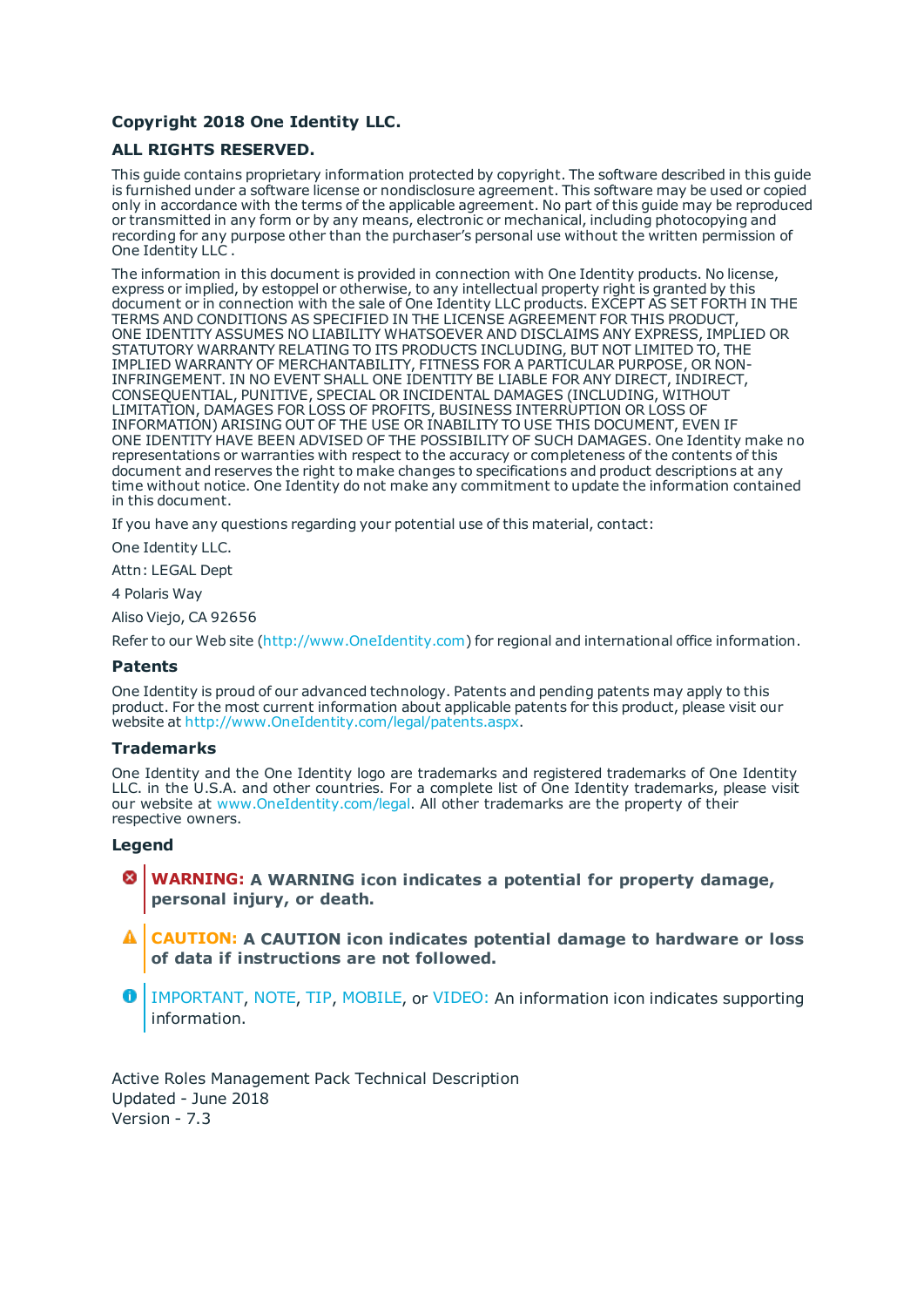## **Contents**

| Dynamic Group - Failed to process membership rule - Alert 11                         |     |
|--------------------------------------------------------------------------------------|-----|
|                                                                                      |     |
| Dynamic Group - Failed to update membership list of nested group - Alert 12          |     |
| Dynamic Group - Failed to update membership rule upon deletion of object - Alert 12  |     |
| Dynamic Group - Failed to look up object when updating - Alert 13                    |     |
| Dynamic Group - Failed to retrieve information from domain - Alert 13                |     |
| Dynamic Group - Membership rule domain unavailable - Alert 14                        |     |
|                                                                                      |     |
|                                                                                      | .14 |
| Group Family - Cannot find configuration storage group - Alert  16                   |     |
| Group Family - Failed to retrieve configuration data - Alert 16                      |     |
|                                                                                      |     |
| Group Family - Failed to retrieve configuration data for controlled group - Alert 16 |     |
| Group Family - Failed to retrieve data from container - Alert 17                     |     |
| Group Family - Failed to update configuration data - Alert 17                        |     |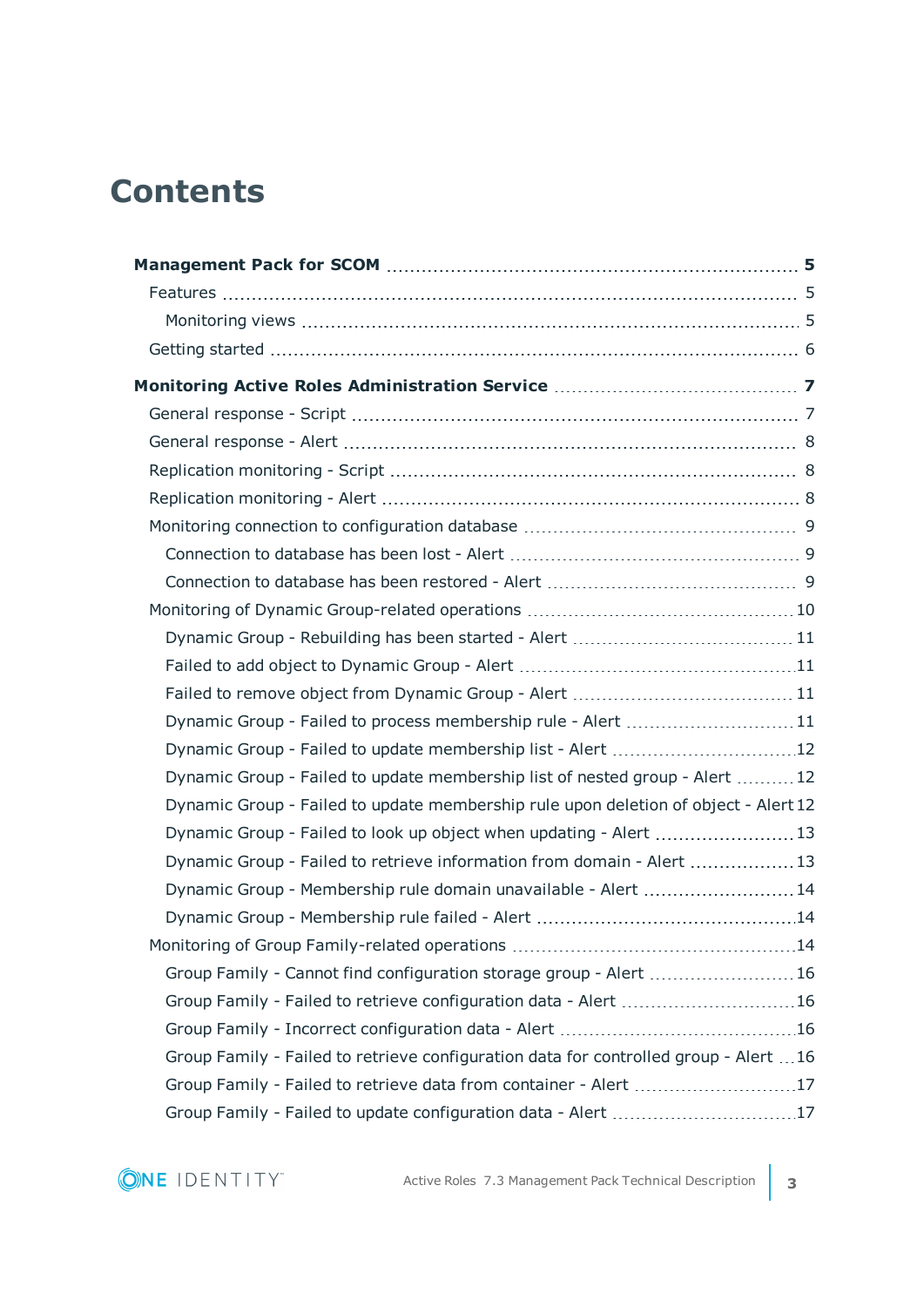| Group Family - Failed to update configuration data for controlled group - Alert 17 |  |
|------------------------------------------------------------------------------------|--|
|                                                                                    |  |
|                                                                                    |  |
| Group Family - Failed to update membership list of controlled group - Alert  18    |  |
|                                                                                    |  |
|                                                                                    |  |
|                                                                                    |  |
| Group Family - Run task has been started manually - Alert  19                      |  |
|                                                                                    |  |
|                                                                                    |  |
|                                                                                    |  |
|                                                                                    |  |
|                                                                                    |  |
|                                                                                    |  |
|                                                                                    |  |
|                                                                                    |  |
|                                                                                    |  |
|                                                                                    |  |
|                                                                                    |  |
|                                                                                    |  |
|                                                                                    |  |
|                                                                                    |  |
|                                                                                    |  |
|                                                                                    |  |
|                                                                                    |  |
|                                                                                    |  |
|                                                                                    |  |
|                                                                                    |  |
|                                                                                    |  |
|                                                                                    |  |
|                                                                                    |  |

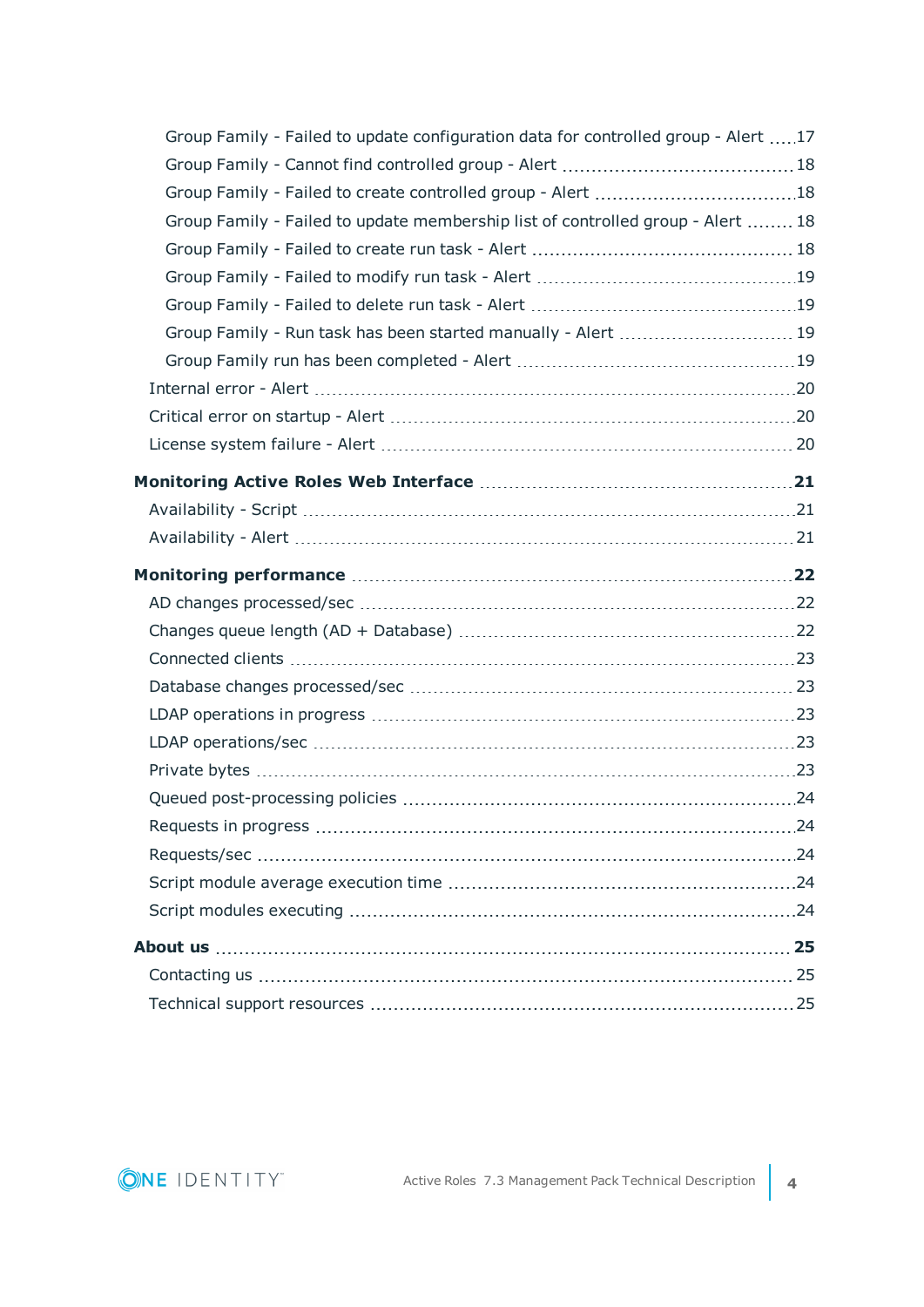## **Management Pack for SCOM**

<span id="page-4-0"></span>The Active Roles Management Pack for Microsoft System Center Operations Manager (SCOM) provides a basic solution for monitoring availability and health of the Active Roles Administration Service and its information store, Active Roles replication status, and availability of the Active Roles Web Interface. By detecting, alerting on, and automatically responding to critical events, the Management Pack helps indicate, correct, and in many cases prevent outages of the Administration Service and Web Interface.

### <span id="page-4-1"></span>**Features**

The Management Pack provides the features that you need to monitor your Active Roles environment, such as automated discovery, availability and performance monitoring, and replication monitoring. The Management Pack alerts you to the following error conditions:

- Administration Service is not responding
- Active Roles replication failure has occurred
- Connection to the Active Roles database has been lost
- Administration Service failed to update a Dynamic Group
- Administration Service failed to update a Group Family
- Active Roles Web Interface is unavailable

#### <span id="page-4-2"></span>**Monitoring views**

The monitoring views are used to centrally monitor availability and health of the Active Roles components in the Operations Manager console's Monitoring pane. The Management Pack provides the following views:

**Alerts** Displays the alerts on the computers running the Active Roles Administration Service or Web Interface.

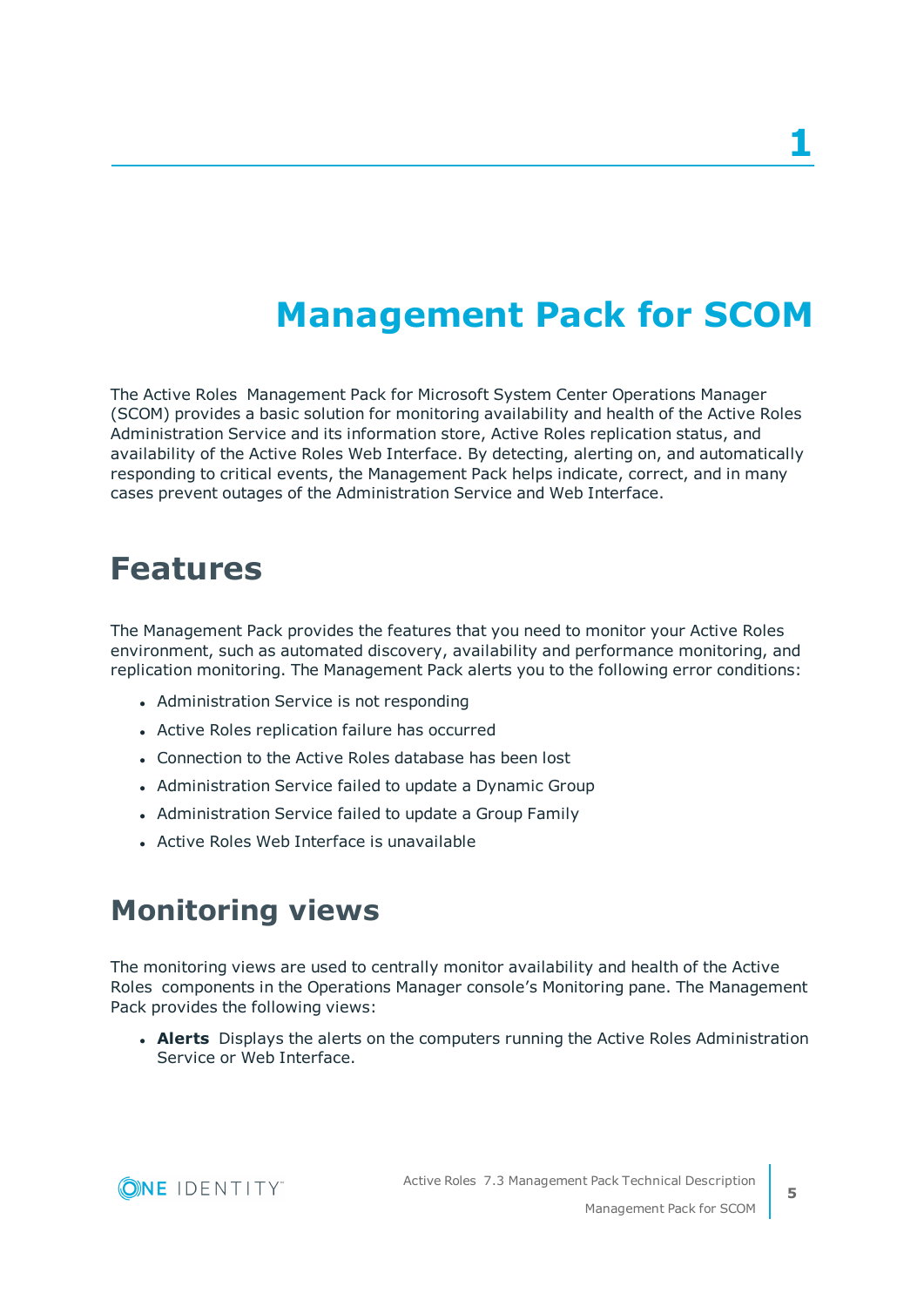- **Computers** Shows information about the state of the computers running the Active Roles Administration Service or Web Interface.
- **Events** Displays the events on the computers running the Active Roles Administration Service or Web Interface.
- **Performance** Shows performance information collected from the computers running the Active Roles Administration Service or Web Interface.
- <sup>l</sup> **Service Level Exceptions** Displays the unresolved alerts that have exceeded service levels on the computers running the Active Roles Administration Service or Web Interface.
- <sup>l</sup> **Task Status** Shows information indicating task results on the computers running the Active Roles Administration Service or Web Interface.
- **. Discovery** Contains separate views allowing you to examine the state of the computers running the Web Interface, computers running the Administration Service, and computers running the Web Interface or Administration Service.
- **Services Monitoring** Contains the views allowing you to monitor availability, health and performance of the Administration Service instances in your environment.
- **. Web Interfaces Monitoring** Contains the views allowing you to monitor availability and health of the Web Interface instances in your environment.

## <span id="page-5-0"></span>**Getting started**

Install the Management Pack by importing the ActiveRoles.SCOM.MP.xml file into System Center Operations Manager. You can install this Management Pack on System Center Operations Manager 2007 R2 or System Center 2012 - Operations Manager.

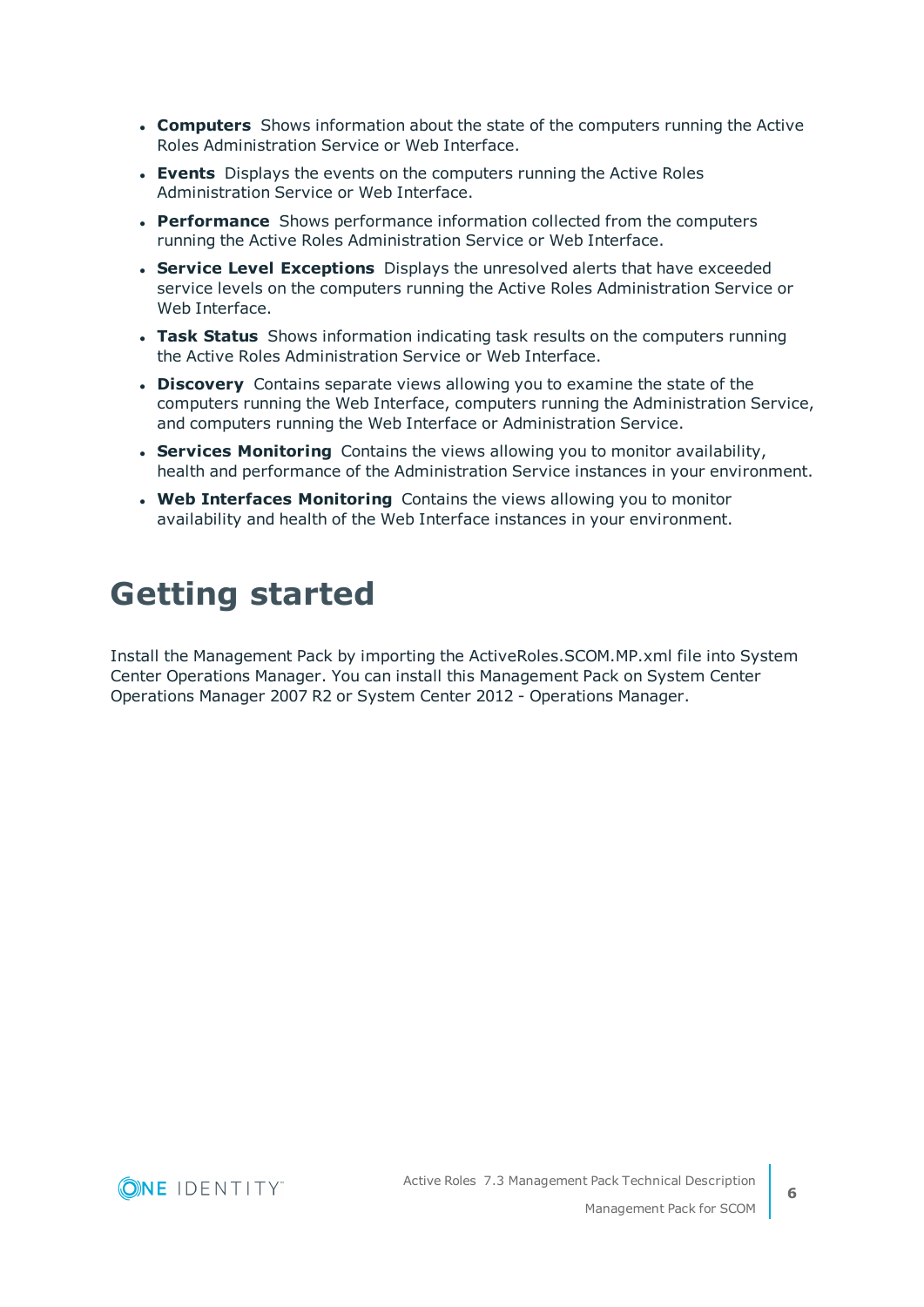# **Monitoring Active Roles Administration Service**

<span id="page-6-0"></span>This section briefly discusses the processing rules that the Management Pack uses to monitor availability and health of the Active Roles Administration Service:

- General response
- Replication monitoring
- Monitoring of connection to configuration database
- Monitoring of Dynamic Group-related operations
- Monitoring of Group Family-related operations
- Internal error
- Critical error on startup
- License system failure

Monitoring of general response and replication is performed by using custom, script-based processing rules. Those rules run on a scheduled basis, analyzing information returned by the scripts and raising an appropriate event if an error situation is detected. The schedule is stored as part of rule configuration data, and can be adjusted by managing rule properties in the Operations Manager console.

### <span id="page-6-1"></span>**General response - Script**

This rule uses a script to check the responsiveness of the Administration Service by periodically issuing a simple request to the Service. By default, this rule is scheduled to run every 10 minutes. The schedule can be adjusted by managing rule properties in the Operations Manager console.

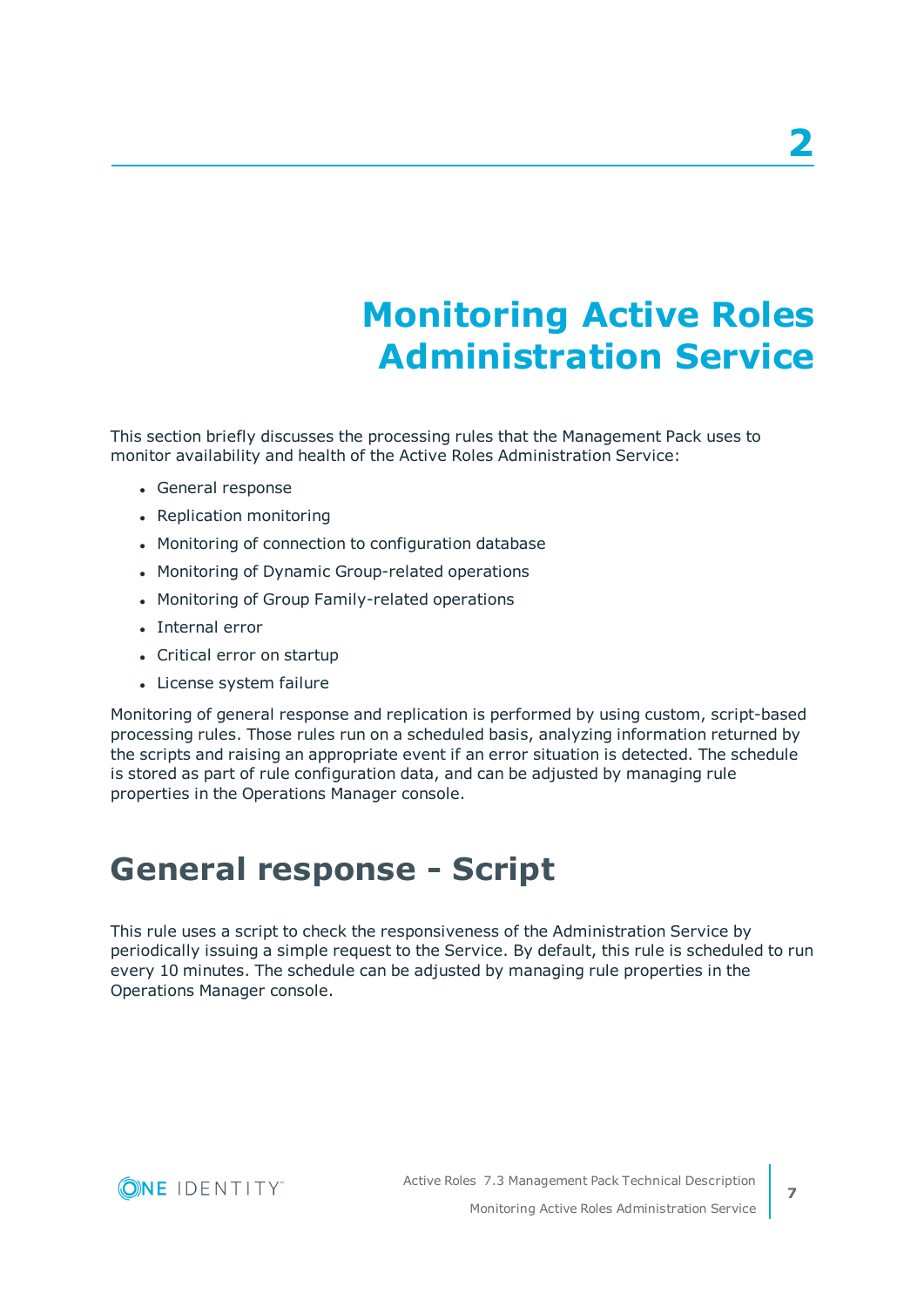## <span id="page-7-0"></span>**General response - Alert**

This rule generates an alert when the **General response** script detects that the Administration Service is unavailable.

Possible causes of the alert include:

- Administration Service is not running
- Administration Service is not configured properly
- Administration Service has encountered a critical error
- Administration database is unavailable

## <span id="page-7-1"></span>**Replication monitoring - Script**

This rule uses a script to check the status of Active Roles replication. The script is intended to run on the Publisher Administration Service so as to verify the replication status of the Publisher and Subscribers. By default, this rule is scheduled to run every 30 minutes. The schedule can be adjusted by managing rule properties in the Operations Manager console.

## <span id="page-7-2"></span>**Replication monitoring - Alert**

This rule generates an alert when the **Replication monitoring** script detects that the Active Roles replication status indicates a replication failure.

Possible causes of the alert include:

- The SOL Server Agent service is not started on the computer running the Publisher SQL Server
- The Snapshot Agent or a Merge Agent is not started at the Publisher SQL Server
- The Merge Agent uses incorrect credentials when connecting to the Publisher or a Subscriber
- The Snapshot Agent uses incorrect credentials when connecting to the Publisher

For more information, and details on how resolve replication-related problems, refer to the "Troubleshooting" section in the *Replication: Best Practices and Troubleshooting* document, which is part of the Active Roles product documentation set.

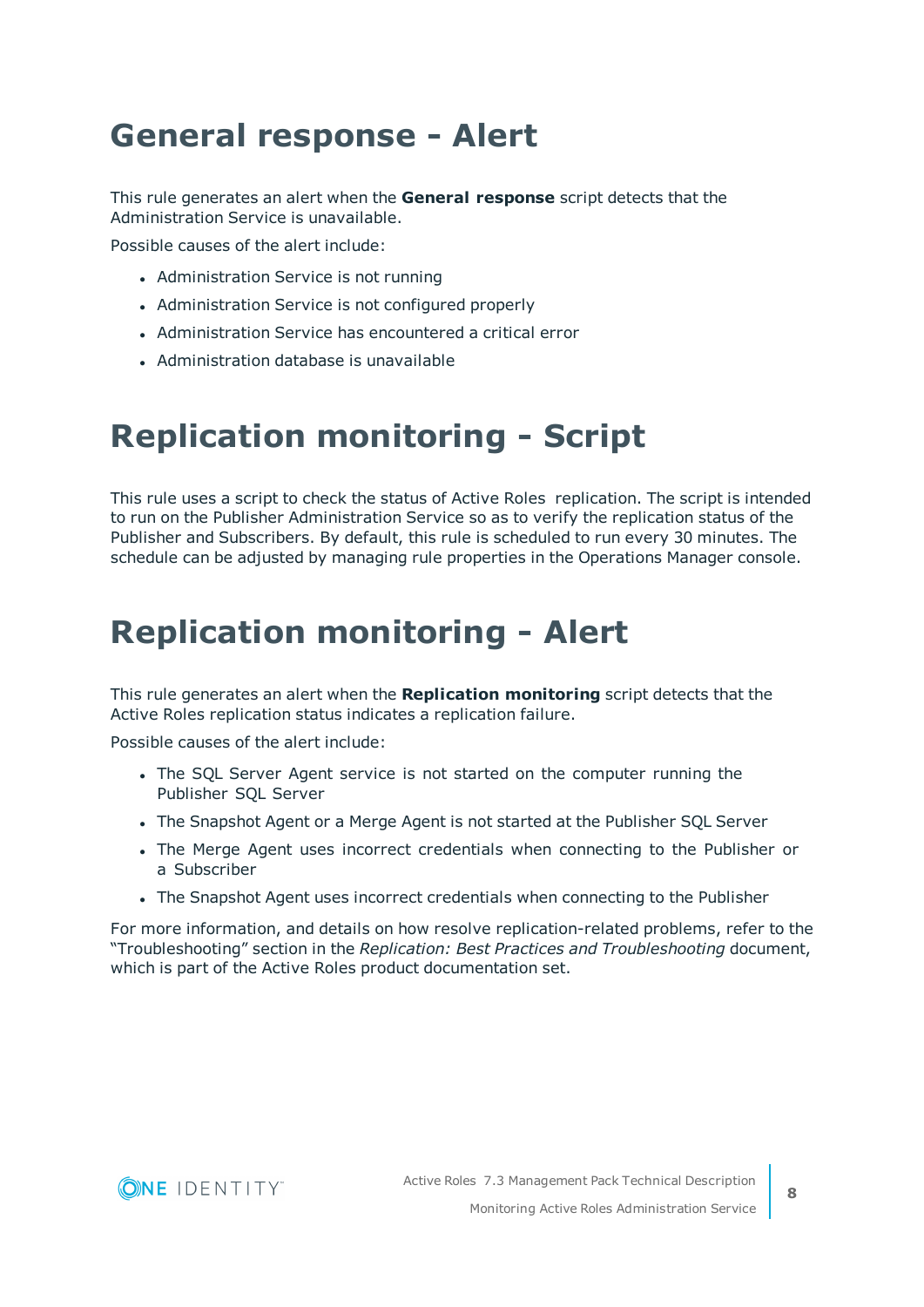## <span id="page-8-0"></span>**Monitoring connection to configuration database**

This category includes the event-based processing rules to monitor health of the connection to the configuration database:

- <sup>l</sup> **Connection to database has been lost** Administration Service has lost connection to the configuration database, and is making attempts to re-establish the connection.
- <sup>l</sup> **Connection to database has been restored** Administration Service has restored connection to the configuration database.

<span id="page-8-1"></span>The following sub-sections elaborate on each of these processing rules.

#### **Connection to database has been lost - Alert**

This rule generates an alert indicating that the Administration Service has lost a connection to the configuration database, and is making attempts to restore the connection. For details, refer to the alert description generated by this rule. Losing the connection to the database does not affect the directory management functions of the Administration Service. All operations related to Active Directory management continue to work as expected.

Until after the connection has been restored, unavailable are the functions of the Administration Service that require access to the database. These include:

- Collecting data related to change history and user activity
- Retrieving and updating configuration data
- Retrieving changes to configuration data made by other Administration Services (both directly and via replication)
- Retrieving and updating virtual attributes stored in the configuration database

#### <span id="page-8-2"></span>**Connection to database has been restored - Alert**

This rule generates an alert indicating that the Administration Service has restored the connection to the configuration database. For details, refer to the alert description generated by this rule. Once the connection has been restored, available are all the functions of the Administration Service that require access to the database.

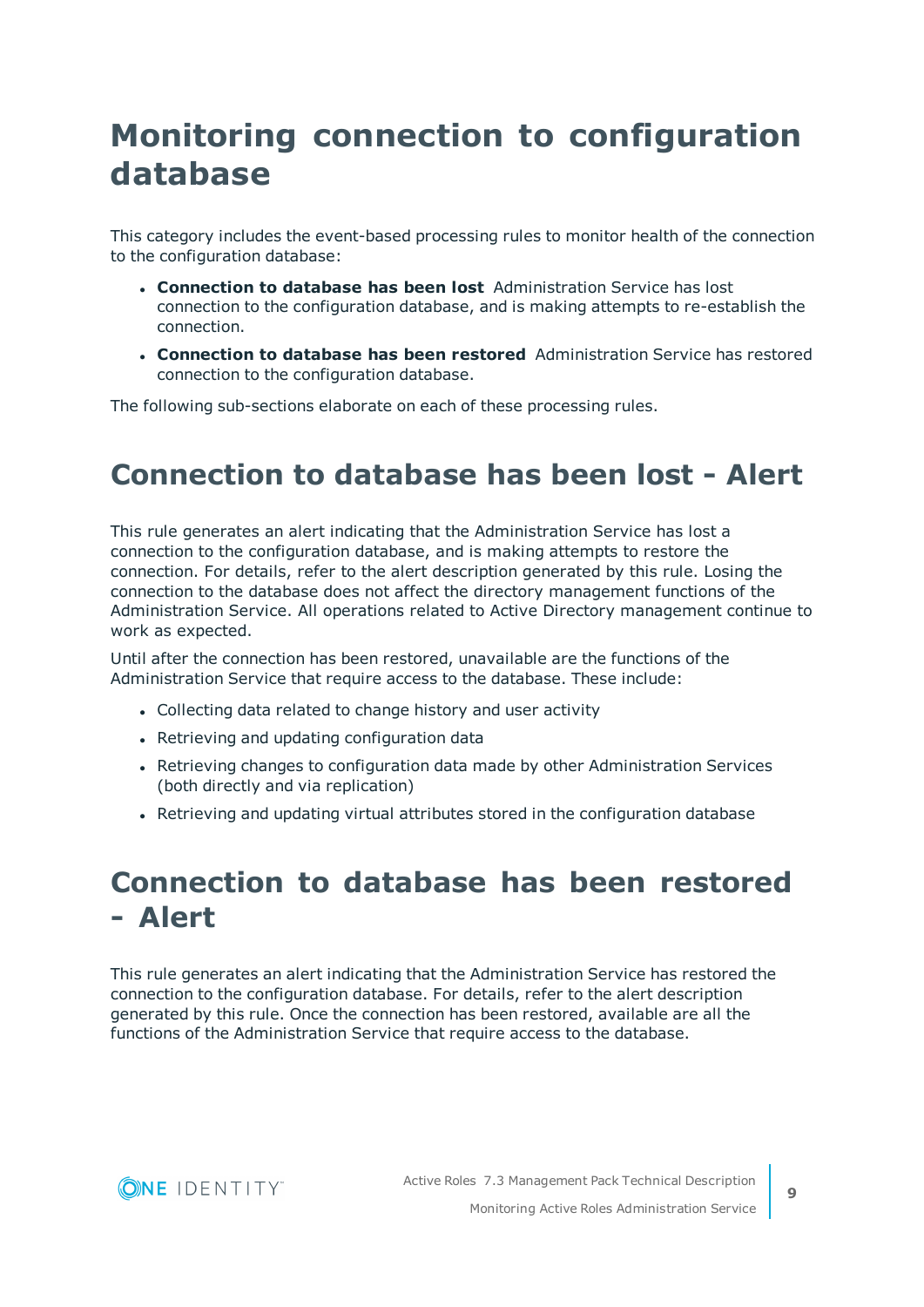## <span id="page-9-0"></span>**Monitoring of Dynamic Group-related operations**

This category includes the event-based processing rules to monitor the background activities of Active Roles related to Dynamic Groups:

- <sup>l</sup> **Rebuilding has been started** Administration Service has been forced to recalculate (rebuild) the membership list of a Dynamic Group.
- <sup>l</sup> **Failed to add object to Dynamic Group** Administration Service failed to add an object to a Dynamic Group.
- <sup>l</sup> **Failed to remove object from Dynamic Group** Administration Service failed to remove an object from a Dynamic Group.
- <sup>l</sup> **Failed to process membership rule** Administration Service failed to apply a query-based membership rule when updating the membership list of a Dynamic Group.
- <sup>l</sup> **Failed to update membership list** Administration Service failed to update the membership list of a Dynamic Group in accordance with the membership rules.
- <sup>l</sup> **Failed to update membership list of nested group** Administration Service failed to update the membership list of an additional (nested) group generated to accommodate extra members of a Dynamic Group.
- <sup>l</sup> **Failed to update membership rule upon deletion of object** When updating a Dynamic Group, Administration Service failed to delete or update a membership rule of a Dynamic Group upon deletion of an object.
- <sup>l</sup> **Failed to look up object when updating** When updating a Dynamic Group, Administration Service failed to locate an object that is referred to by a certain membership rule. The object may have been deleted.
- <sup>l</sup> **Failed to retrieve information from domain** Administration Service failed to retrieve information about Dynamic Groups from a certain domain.
- <sup>l</sup> **Membership rule domain unavailable** When updating a Dynamic Group, Administration Service failed to apply a membership rule because the rule applies to a domain unavailable on the network.
- <sup>l</sup> **Membership rule failed** When updating a Dynamic Group, Administration Service failed to apply one of the membership rules, which prevented all rules from being applied and stopped changes to the members list of the Dynamic Group.

The following sub-sections elaborate on each of these processing rules.

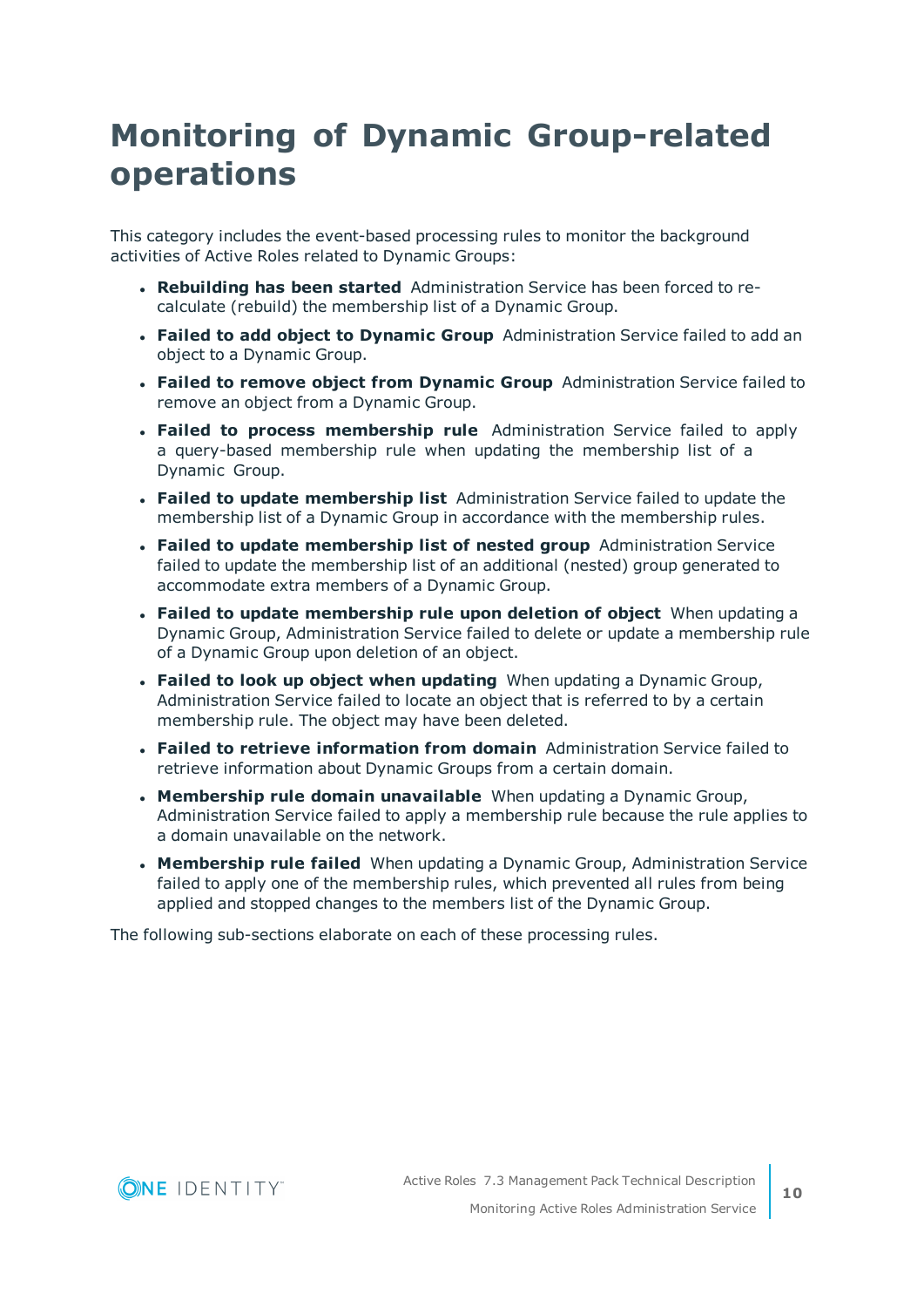#### <span id="page-10-0"></span>**Dynamic Group - Rebuilding has been started - Alert**

This rule generates an alert indicating that an administrator has forced Active Roles to recalculate (rebuild) the membership list of a Dynamic Group. For details, refer to the alert description generated by this rule.

The administrator could start the rebuilding of a Dynamic Group from the **Members** tab in the **Properties** dialog box for that Dynamic Group, in the Active Roles console.

#### <span id="page-10-1"></span>**Failed to add object to Dynamic Group - Alert**

This rule generates an alert indicating that the Administration Service failed to add an object to a Dynamic Group due to a certain problem. The object is missing from the Dynamic Group until after the problem has been resolved. For details, refer to the alert description generated by this rule.

Try to force rebuilding of the Dynamic Group from the **Members** tab in the **Properties** dialog box for that Dynamic Group, in the Active Roles console.

#### <span id="page-10-2"></span>**Failed to remove object from Dynamic Group - Alert**

This rule generates an alert indicating that the Administration Service failed to remove an object from a Dynamic Group due to a certain problem. The object remains in the Dynamic Group until after the problem has been resolved. For details, refer to the alert description generated by this rule.

Try to force rebuilding of the Dynamic Group from the **Members** tab in the **Properties** dialog box for that Dynamic Group, in the Active Roles console.

#### <span id="page-10-3"></span>**Dynamic Group - Failed to process membership rule - Alert**

This rule generates an alert indicating that the Administration Service failed to apply a query-based membership rule when updating the membership list of a Dynamic Group. The failed rule is not taken into account, so the membership list may be incompliant with the membership rules. For details, refer to the alert description generated by this rule.

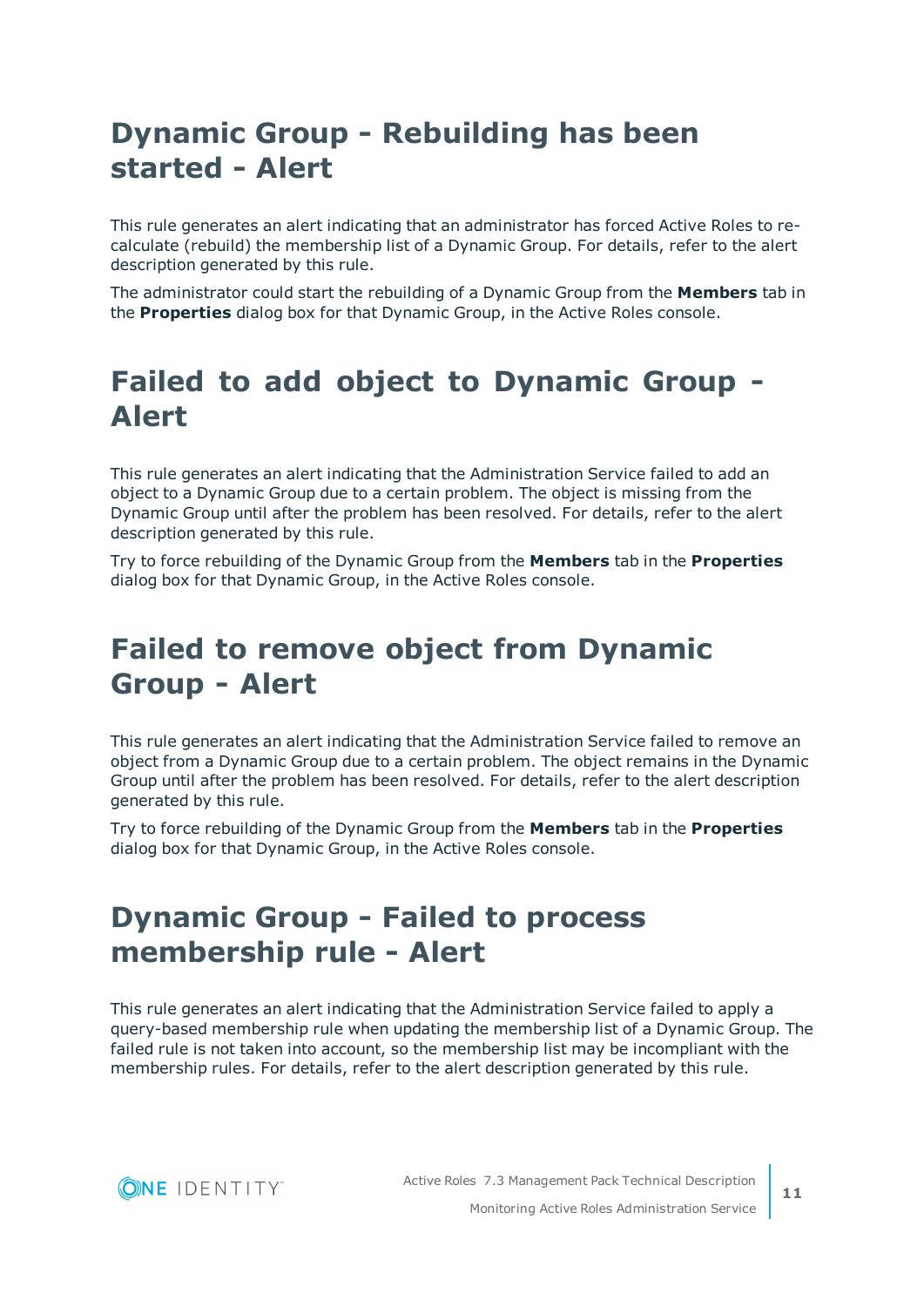Try to force rebuilding of the Dynamic Group from the **Members** tab in the **Properties** dialog box for that Dynamic Group, in the Active Roles console. Check membership rules by using the Membership Rules tab in that dialog box.

#### <span id="page-11-0"></span>**Dynamic Group - Failed to update membership list - Alert**

This rule generates an alert indicating that the Administration Service failed to update the membership list of a Dynamic Group in accordance with the membership rules. The membership list may be incompliant with the membership rules. For details, refer to the alert description generated by this rule.

Try to force rebuilding of the Dynamic Group from the **Members** tab in the **Properties** dialog box for that Dynamic Group, in the Active Roles console.

#### <span id="page-11-1"></span>**Dynamic Group - Failed to update membership list of nested group - Alert**

This rule generates an alert indicating that the Administration Service failed to update the membership list of an additional (nested) group generated to accommodate extra members of a Dynamic Group. The membership list of the nested group may be incompliant with the membership rules. For details, refer to the alert description generated by this rule.

Try to force rebuilding of the Dynamic Group from the **Members** tab in the **Properties** dialog box for that Dynamic Group, in the Active Roles console.

#### <span id="page-11-2"></span>**Dynamic Group - Failed to update membership rule upon deletion of object - Alert**

This rule generates an alert indicating that the Administration Service failed to delete or update a membership rule of a Dynamic Group upon deletion of a certain object. The membership rule could be one of the following:

- Implicit inclusion or exclusion of that object from the Dynamic Group
- Ouery with a filter referring to that object
- Inclusion or exclusion of the members of the group represented by that object

For details, refer to the alert description generated by this rule.

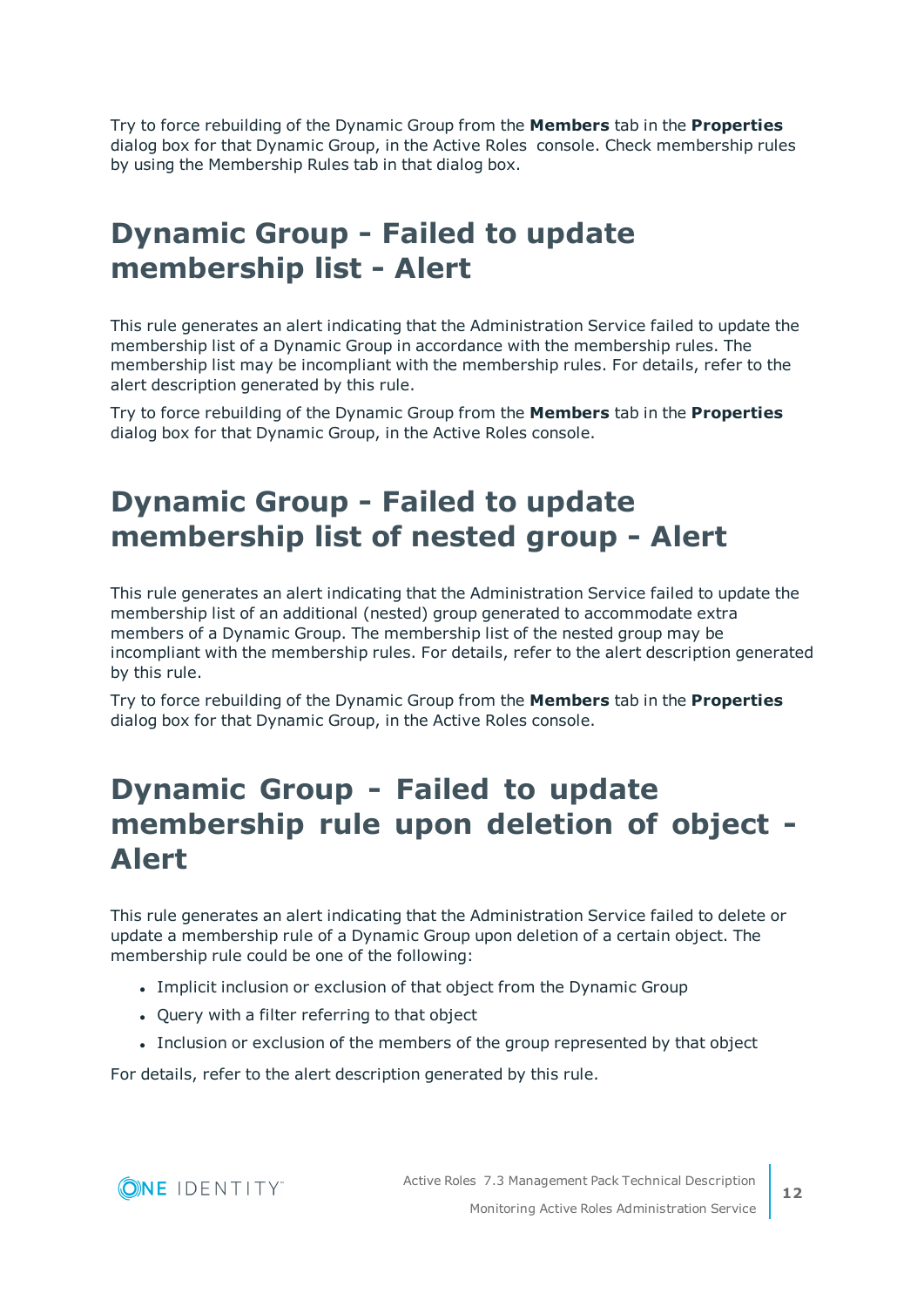To resolve these issues, delete or update membership rules by using the **Membership Rules** tab in the **Properties** dialog box for that Dynamic Group, in the Active Roles console. Then, force rebuilding of the Dynamic Group from the **Members** tab in that dialog box.

#### <span id="page-12-0"></span>**Dynamic Group - Failed to look up object when updating - Alert**

This rule generates an alert indicating that the Administration Service failed to locate an object when updating the membership list of a Dynamic Group in accordance with the membership rules. The object may have been deleted. The object could be referred to by:

- A membership rule to explicitly include or exclude that object from the Dynamic Group
- A query-based membership rule (the object may represent the base of a search or be a member of the search result set)
- A membership rule to include or exclude the members of a certain group (the object may represent the domain of that group)
- A directory synchronization (DirSync) query (this may be one of the objects returned by that query)

For details, refer to the alert description generated by this rule.

The membership rules referring to that object are inoperative and are not taken into account when updating the Dynamic Group, so the membership list may be incompliant with the membership rules.

To prevent issues with the membership list of the Dynamic Group, check membership rules by using the **Membership Rules** tab in the **Properties** dialog box for that Dynamic Group, in the Active Roles console. Then, force rebuilding of the Dynamic Group from the **Members** tab in that dialog box.

#### <span id="page-12-1"></span>**Dynamic Group - Failed to retrieve information from domain - Alert**

This rule generates an alert indicating that the Administration Service failed to retrieve information about Dynamic Groups from a certain domain. The Dynamic Groups contained in that domain are inoperative until after the problem has been resolved. For details, refer to the alert description generated by this rule.

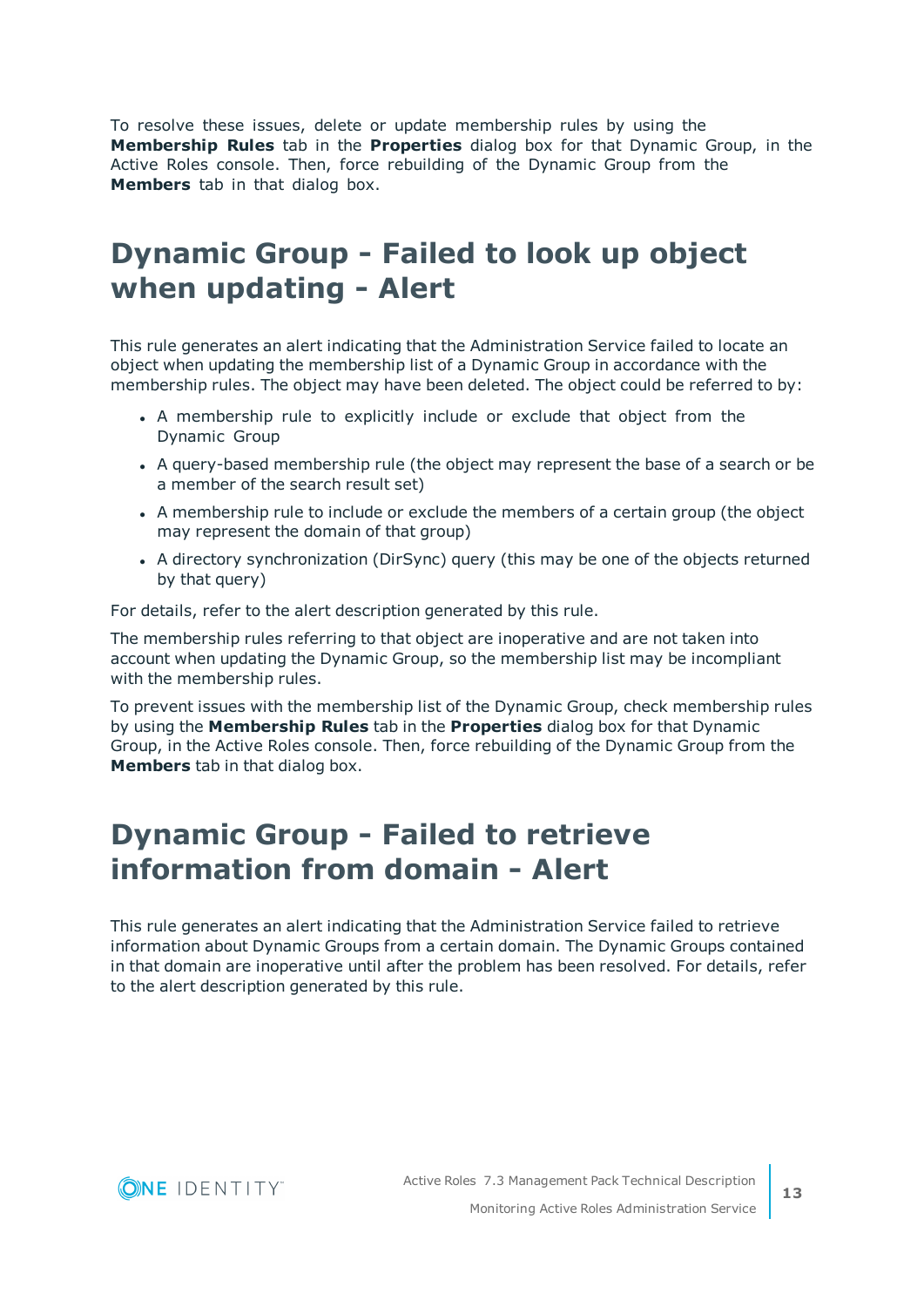#### <span id="page-13-0"></span>**Dynamic Group - Membership rule domain unavailable - Alert**

This rule generates an alert indicating that Active Roles failed to update the members list of the Dynamic Group in accordance with one of the membership rules. The failed membership rule applies to a domain that is currently unavailable. The membership rule is disregarded, so the members list of the Dynamic Group may be incompliant with the membership rules. For details, refer to the alert description generated by this rule.

Ensure that the domain is available on the network, and then update the Dynamic Group by clicking **Rebuild** on the **Members** tab in the **Properties** dialog box for that group in the Active Roles console or wait for Active Roles to update the Dynamic Group on a schedule.

#### <span id="page-13-1"></span>**Dynamic Group - Membership rule failed - Alert**

This rule generates an alert indicating that Active Roles failed to update the members list of the Dynamic Group in accordance with one of the membership rules. As one of the membership rules failed, no membership rules are applied until the issue is resolved, so the members list of this Dynamic Group remains unchanged. For details, refer to the alert description generated by this rule.

Try forcing update of the Dynamic Group by clicking **Rebuild** on the **Members** tab in the **Properties** dialog box for that group in the Active Roles console. Check the membership rules on the **Membership Rules** tab in that dialog box.

## <span id="page-13-2"></span>**Monitoring of Group Family-related operations**

This category includes the event-based processing rules to monitor the background activities of Active Roles related to Group Families:

- <sup>l</sup> **Cannot find configuration storage group** Administration Service failed to run a Group Family due to the following problem: The Group Family configuration storage group cannot be found.
- <sup>l</sup> **Failed to retrieve configuration data** Administration Service failed to run a Group Family due to the following problem: Group Family configuration data cannot be retrieved from the Group Family configuration storage group.
- <sup>l</sup> **Incorrect configuration data** Administration Service failed to run a Group Family due to the following problem: Incorrect configuration data was encountered in the Group Family configuration storage group.

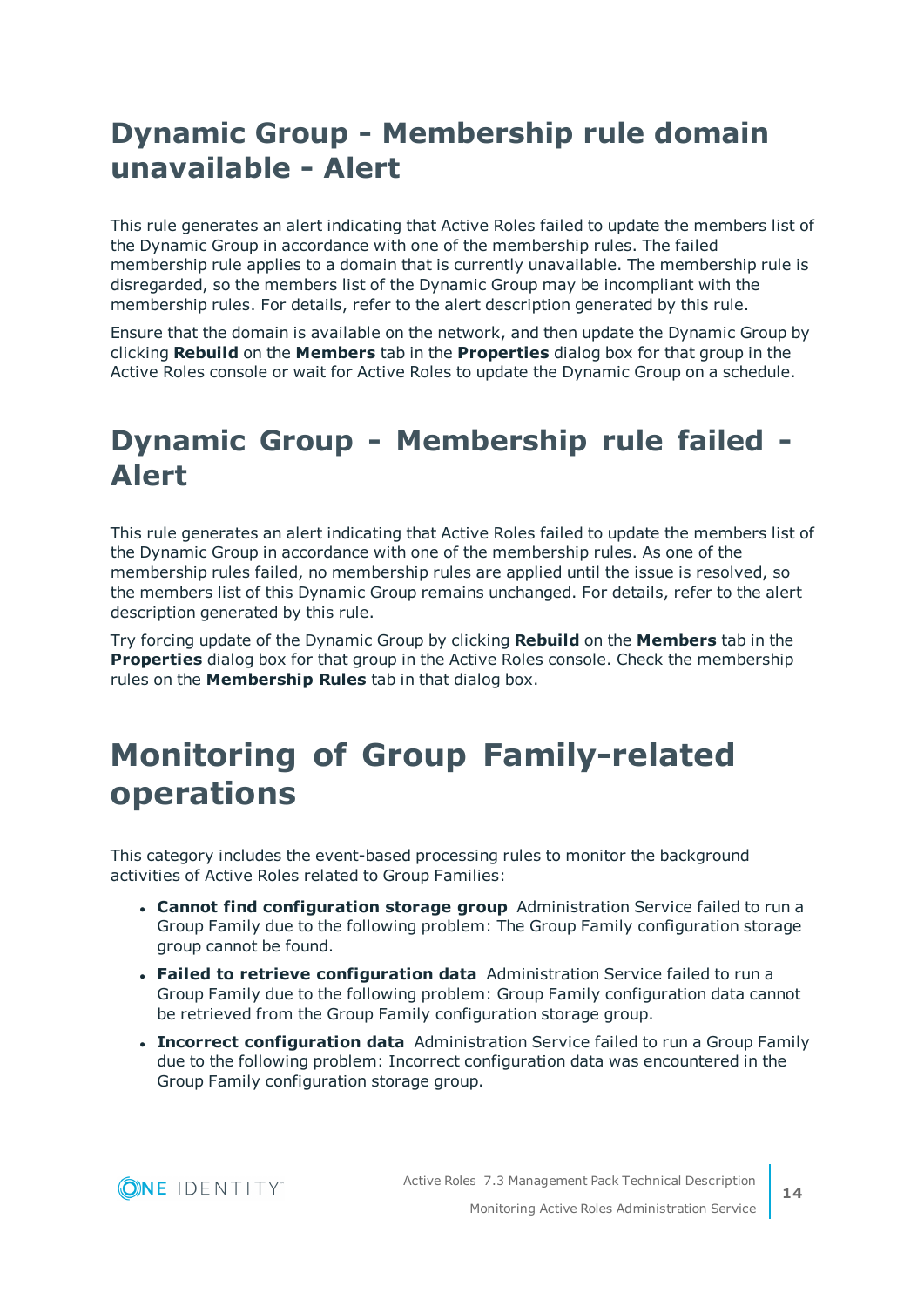- <sup>l</sup> **Failed to retrieve configuration data for controlled group** Administration Service encountered an error when running a Group Family, failed to retrieve configuration data for a controlled group. Changes to the controlled group may not be applied until a subsequent run of the Group Family.
- <sup>l</sup> **Failed to retrieve data from container** Administration Service encountered an error when running a Group Family, failed to search a certain container within the Group Family scope. Until a subsequent run, Group Family does not consider information about objects held in that container.
- <sup>l</sup> **Failed to update configuration data** Administration Service encountered an error when running a Group Family, failed to update data in the Group Family configuration storage group. Information about controlled groups may be incorrect until a subsequent run of the Group Family.
- <sup>l</sup> **Failed to update configuration data for controlled group** Administration Service encountered an error when running a Group Family, failed to update configuration data for a controlled group. The controlled group is not linked with the Group Family until a subsequent run of the Group Family.
- <sup>l</sup> **Cannot find controlled group** Administration Service encountered an error when running a Group Family, failed to find a controlled group. Changes to the controlled group, if any, are not applied until a subsequent run of the Group Family.
- <sup>l</sup> **Failed to create controlled group** Administration Service encountered an error when running a Group Family, failed to create a controlled group. Administration Service will attempt to create that controlled group during a subsequent run of the Group Family.
- <sup>l</sup> **Failed to update membership list of controlled group** Administration Service encountered an error when running a Group Family, failed to update membership data for a controlled group. The membership list of the controlled group may be incorrect until a subsequent run of the Group Family.
- <sup>l</sup> **Failed to create run task** Administration Service failed to create a task to run a Group Family. The Group Family is inoperative until the task is created.
- <sup>l</sup> **Failed to modify run task** Administration Service failed to update a task to run a Group Family. The Group Family runs in accordance with the earlier schedule settings of that task.
- <sup>l</sup> **Failed to delete run task** Administration Service failed to delete a task to run a Group Family. The Group Family continues to run in accordance with the schedule settings of that task.
- <sup>l</sup> **Run task has been started manually** A task to run a Group Family was started manually.
- <sup>l</sup> **Group Family run has been completed** Administration Service has completed a run of a Group Family.

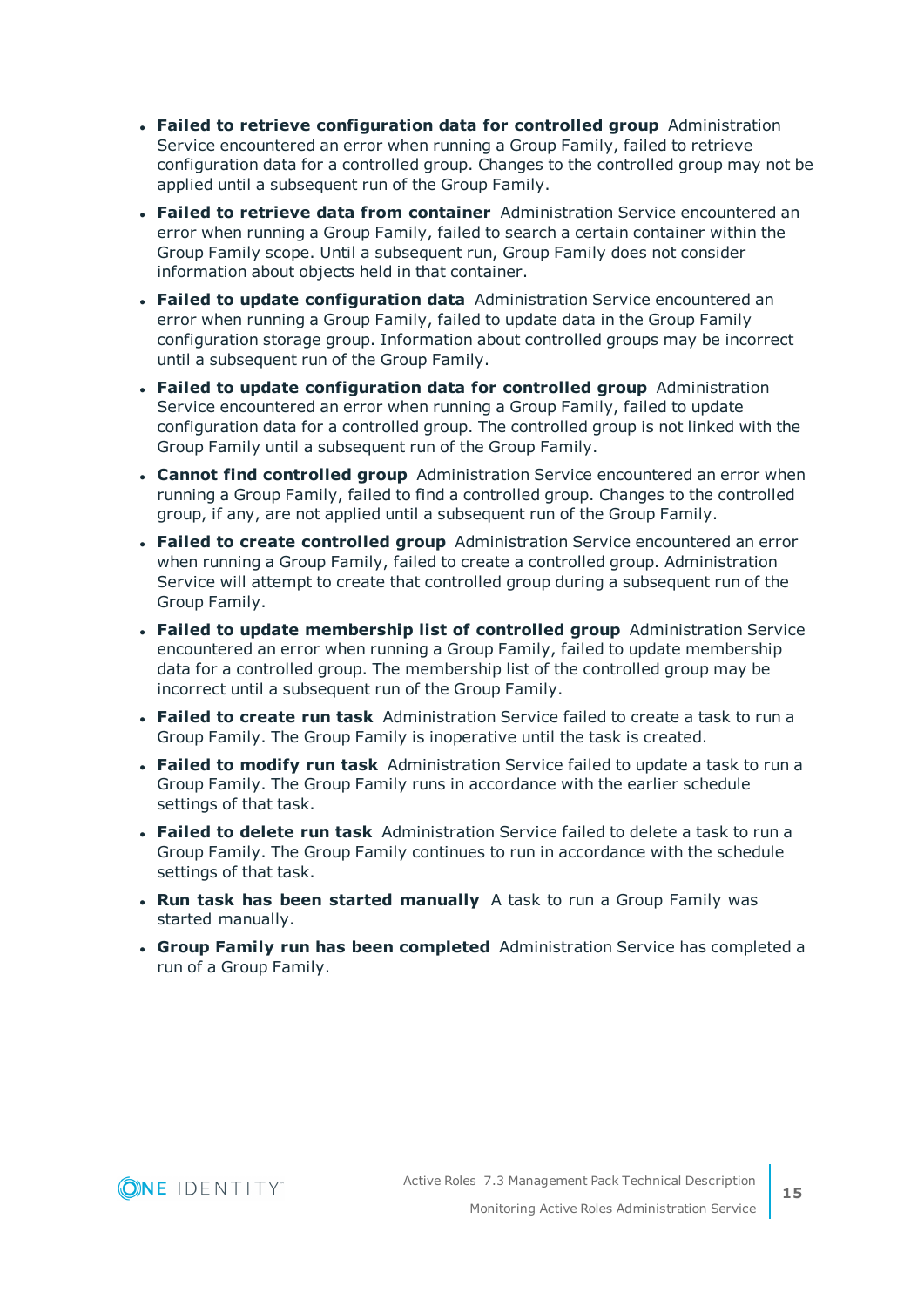#### <span id="page-15-0"></span>**Group Family - Cannot find configuration storage group - Alert**

This rule generates an alert indicating that the Administration Service failed to run a Group Family due to the following problem: The Group Family configuration storage group cannot be found. The Administration Service cannot run the Group Family until the problem is resolved.

The configuration storage group may have been either inaccessible or deleted. For details, refer to the alert description generated by this rule.

#### <span id="page-15-1"></span>**Group Family - Failed to retrieve configuration data - Alert**

This rule generates an alert indicating that the Administration Service encountered the following problem when running a Group Family: Group Family configuration data cannot be retrieved from the configuration storage group. The Administration Service cannot run the Group Family until the problem is resolved. For details, refer to the alert description generated by this rule.

#### <span id="page-15-2"></span>**Group Family - Incorrect configuration data - Alert**

This rule generates an alert indicating that the Administration Service failed to run a Group Family due to the following problem: Incorrect configuration data was encountered in the Group Family configuration storage group. The configuration storage group may have been corrupted. The run of the Group Family has been canceled. For details, refer to the alert description generated by this rule.

#### <span id="page-15-3"></span>**Group Family - Failed to retrieve configuration data for controlled group - Alert**

This rule generates an alert indicating that the Administration Service encountered the following problem when running a Group Family: Failed to retrieve configuration data for a certain group that is under the control of the Group Family (controlled group). Changes to the controlled group may not be applied until a subsequent run of the Group Family. For details, refer to the alert description generated by this rule.



Active Roles 7.3 Management Pack Technical Description Monitoring Active Roles Administration Service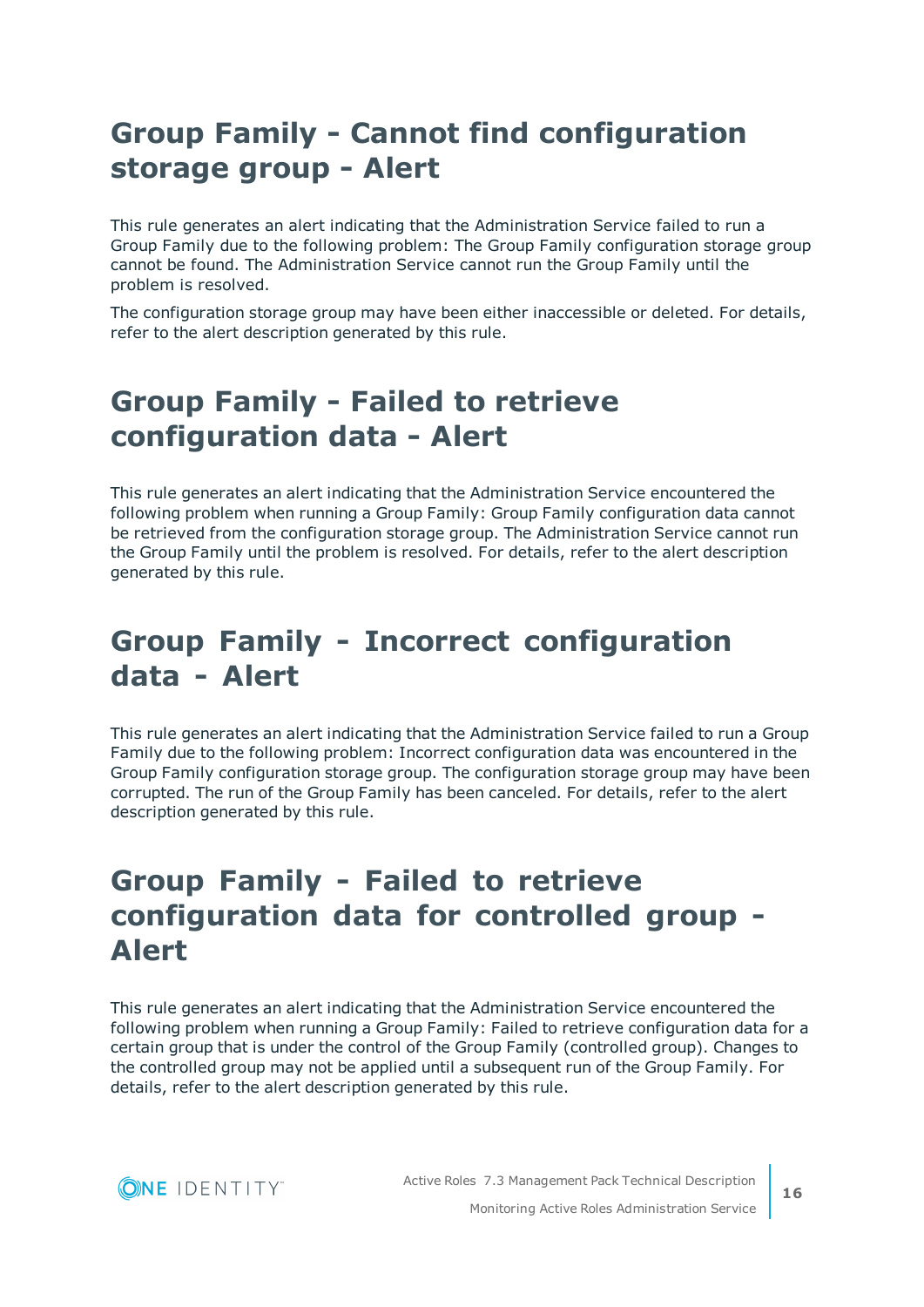#### <span id="page-16-0"></span>**Group Family - Failed to retrieve data from container - Alert**

This rule generates an alert indicating that the Administration Service encountered the following problem when running a Group Family: Failed to search a certain container within the Group Family scope. The groupings that were calculated during this run of the Group Family may not take into account information about some objects held in that container. For details, refer to the alert description generated by this rule.

During a subsequent run of the Group Family, the Administration Service will attempt to search the entire Group Family scope, including the failed container, in order to recalculate the Group Family groupings.

#### <span id="page-16-1"></span>**Group Family - Failed to update configuration data - Alert**

This rule generates an alert indicating that the Administration Service encountered the following problem when running a Group Family: Failed to update configuration data in the Group Family configuration storage group. The Active Roles console may display incorrect information about results of the Group Family run and about groups that are under the control of the Group Family (controlled groups). For details, refer to the alert description generated by this rule.

During a subsequent run of the Group Family, the Administration Service will attempt to update configuration data in the configuration storage group.

#### <span id="page-16-2"></span>**Group Family - Failed to update configuration data for controlled group - Alert**

This rule generates an alert indicating that the Administration Service encountered the following problem when running a Group Family: Failed to update configuration data for a certain group that is under the control of the Group Family (controlled group). The group is removed from the control of the Group Family. For details, refer to the alert description generated by this rule.

During a subsequent run of the Group Family, the Administration Service will attempt to locate the failed group and put it under the control of the Group Family.

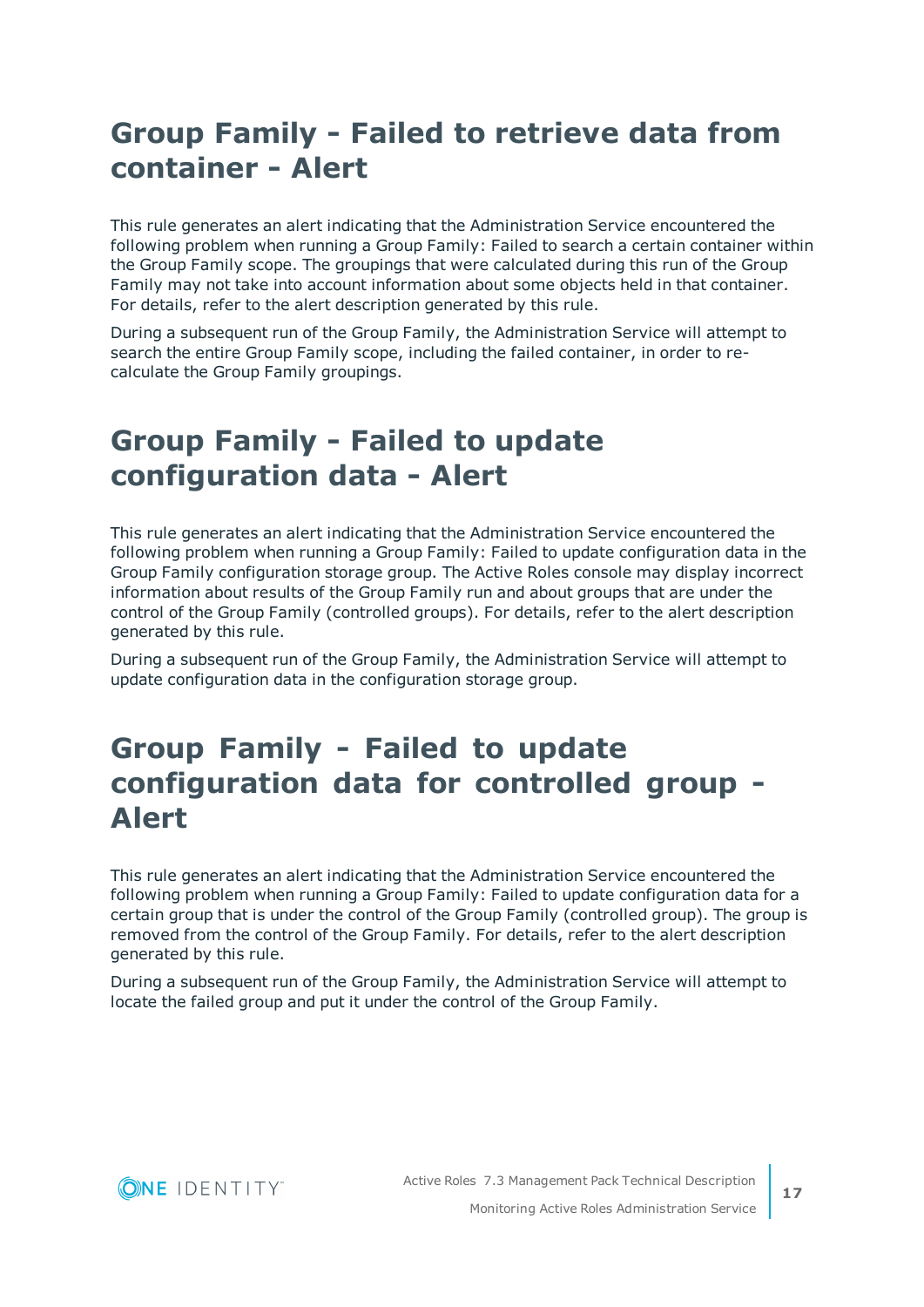#### <span id="page-17-0"></span>**Group Family - Cannot find controlled group - Alert**

This rule generates an alert indicating that the Administration Service encountered the following problem when running a Group Family: Cannot find a certain group that is under the control of the Group Family (controlled group). Some changes to the controlled group may not be applied. For details, refer to the alert description generated by this rule.

During a subsequent run of the Group Family, the Administration Service will attempt to locate the controlled group and apply the changes, if any, to that group.

#### <span id="page-17-1"></span>**Group Family - Failed to create controlled group - Alert**

This rule generates an alert indicating that the Administration Service encountered the following problem when running a Group Family: Failed to create a certain group to be put under the control of the Group Family (controlled group). For details, refer to the alert description generated by this rule.

During a subsequent run of the Group Family, the Administration Service will attempt to create the controlled group and apply the changes, if any, to that group.

#### <span id="page-17-2"></span>**Group Family - Failed to update membership list of controlled group - Alert**

This rule generates an alert indicating that the Administration Service encountered the following problem when running a Group Family: Failed to update the membership list of a certain group that is under the control of the Group Family (controlled group). Some changes to the membership list of the controlled group may not be applied. For details, refer to the alert description generated by this rule.

During a subsequent run of the Group Family, the Administration Service will attempt to locate the controlled group and apply the changes, if any, to the membership list of that group.

#### <span id="page-17-3"></span>**Group Family - Failed to create run task - Alert**

This rule generates an alert indicating that the Administration Service failed to create a task to run a Group Family. The Group Family is inoperative until the task is created. For

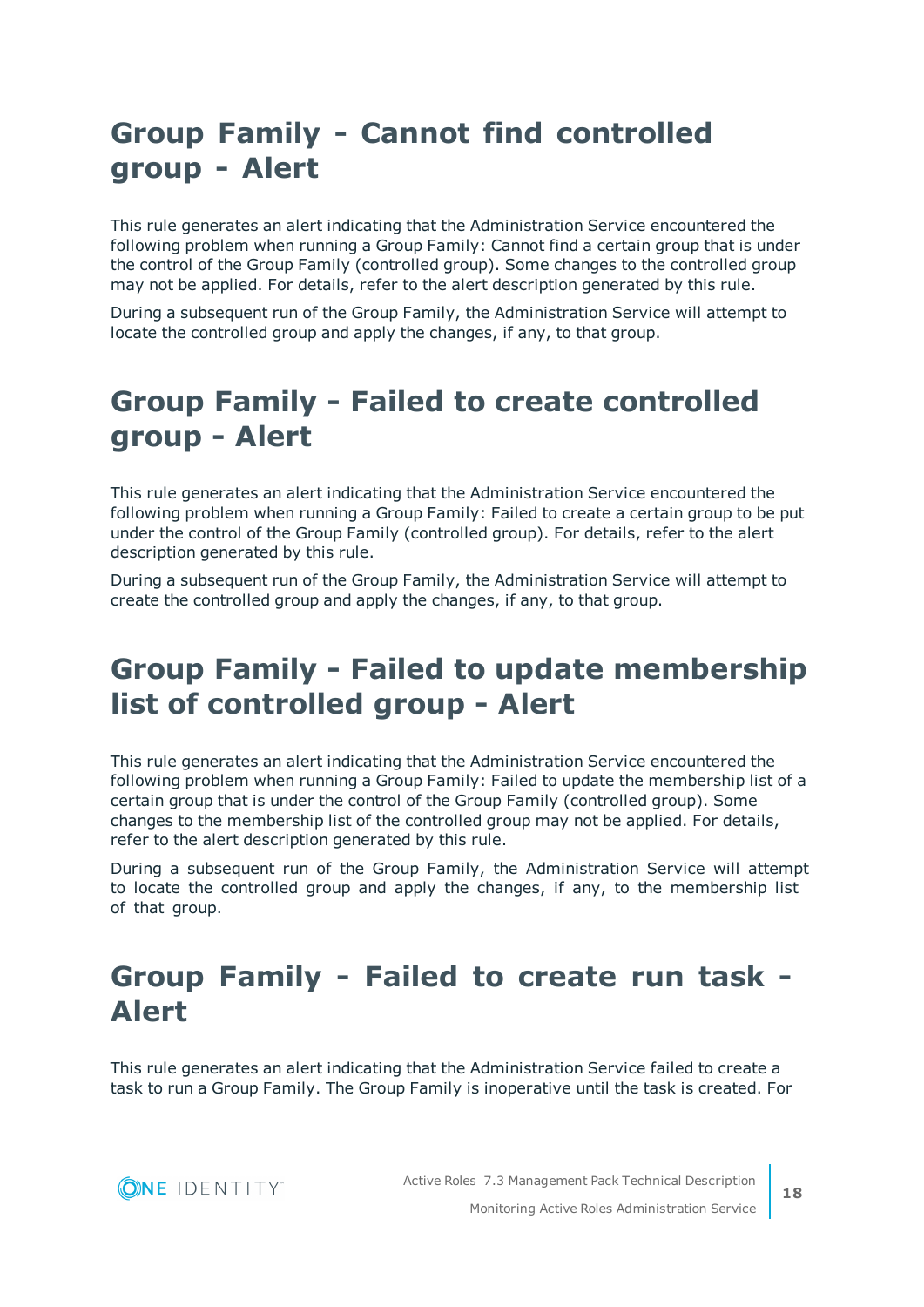<span id="page-18-0"></span>details, refer to the alert description generated by this rule.

## **Group Family - Failed to modify run task - Alert**

This rule generates an alert indicating that the Administration Service failed to update a task to run a Group Family. The Group Family continues to run in accordance with the earlier schedule settings of that task. For details, refer to the alert description generated by this rule.

Try to adjust the schedule settings by using the **Schedule** tab in the **Properties** dialog box for the Group Family configuration storage group, in the Active Roles console.

#### <span id="page-18-1"></span>**Group Family - Failed to delete run task - Alert**

This rule generates an alert indicating that the Administration Service failed to delete a task to run a Group Family while the configuration storage group of that Group Family was successfully deleted. The Group Family continues to run in accordance with the schedule settings of that task, which may cause an error situation. For details, refer to the alert description generated by this rule.

Delete the run task manually. You can do this by switching the Active Roles console into Raw view mode, and then deleting the appropriate task from the **Configuration/Server Configuration/Scheduled Tasks/Group Family** container.

#### <span id="page-18-2"></span>**Group Family - Run task has been started manually - Alert**

This rule generates an alert indicating that an administrator has forced Active Roles to run a Group Family. For details, refer to the alert description generated by this rule.

The administrator could start the run task for a Group Family by using the **Force Run** command on the configuration storage group of that Group Family, in the Active Roles console.

#### <span id="page-18-3"></span>**Group Family run has been completed - Alert**

This rule generates an alert indicating that the Administration Service has completed the run task for a Group Family. For task results, refer to the alert description generated by

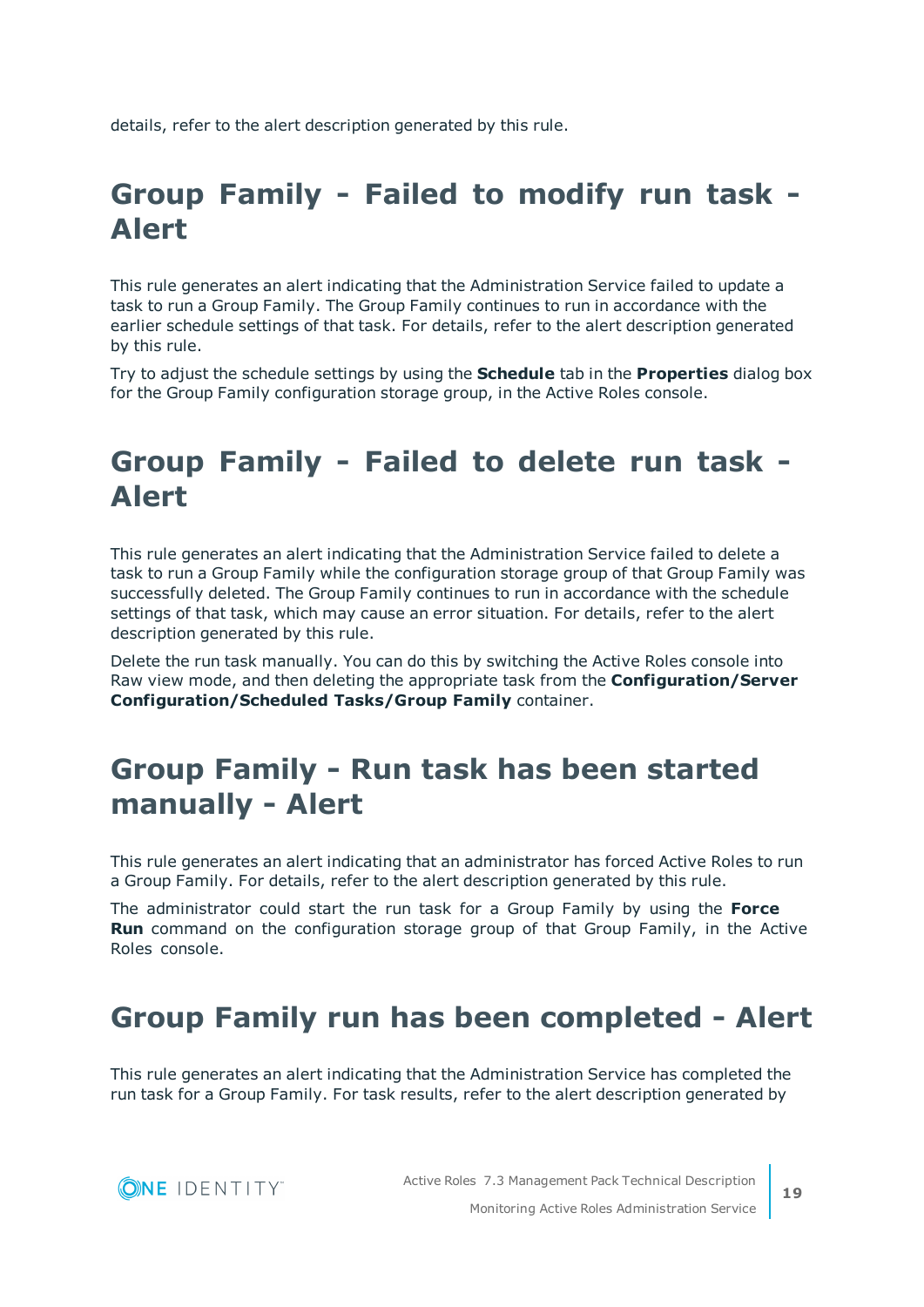this rule.

The alert description also includes the name of the Group Family configuration storage group, so you could use the **Properties** dialog box for that group in order to examine task results in more detail.

### <span id="page-19-0"></span>**Internal error - Alert**

This rule generates an alert when a fatal error occurs at Administration Service run time. Normally, the alert indicates that Administration Service execution stopped.

#### <span id="page-19-1"></span>**Critical error on startup - Alert**

This rule generates an alert when a fatal error occurs at Administration Service startup time. The alert includes information detailing the error.

#### <span id="page-19-2"></span>**License system failure - Alert**

This rule generates an alert when a failure occurs in the Administration Service licensing system. The alert includes information detailing the problem.

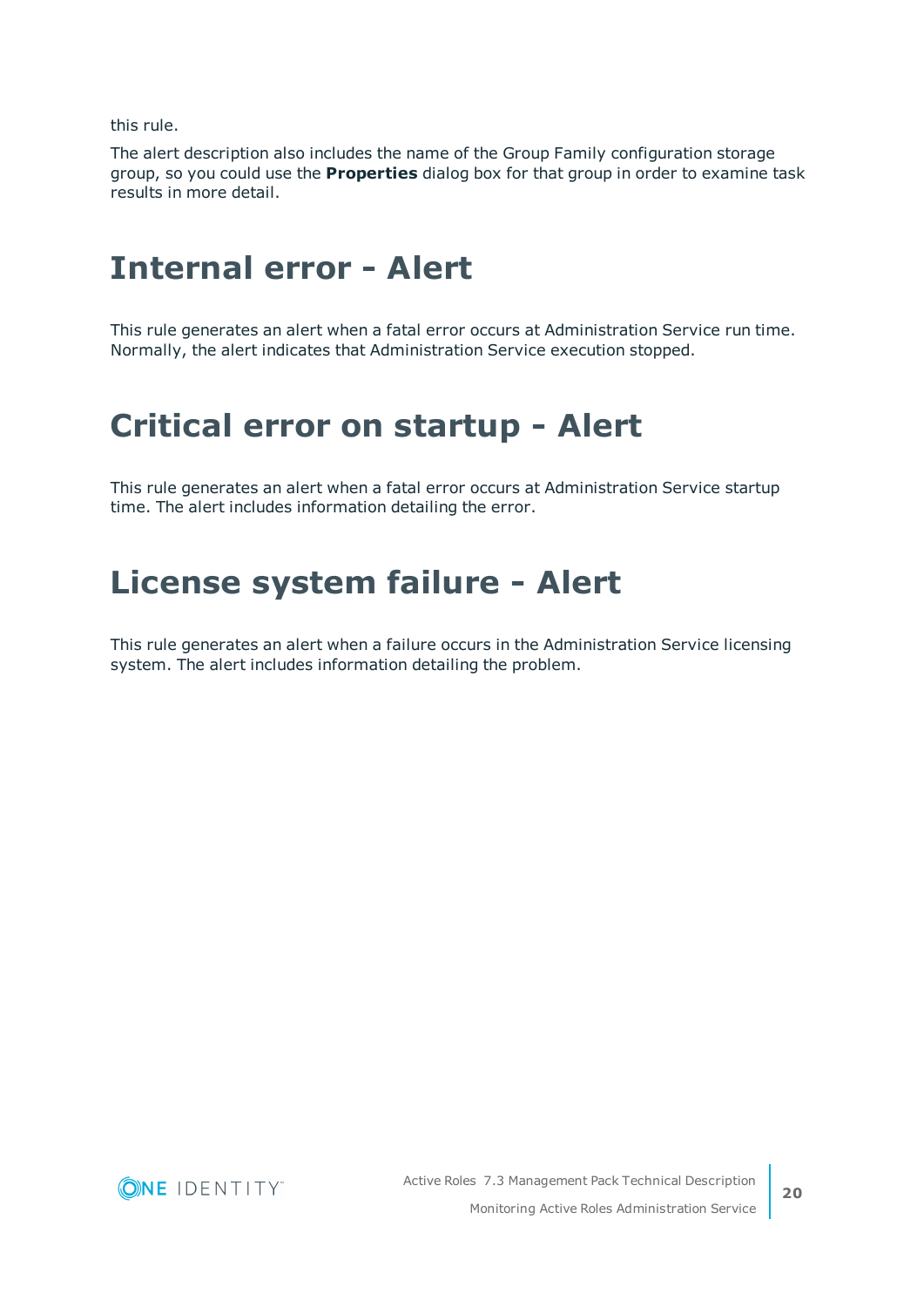# <span id="page-20-0"></span>**Monitoring Active Roles Web Interface**

This section briefly discusses the processing rules that you can use to monitor availability of the Active Roles Web Interface.

## <span id="page-20-1"></span>**Availability - Script**

This rule uses a script to check the availability of the Web Interface. The script invokes a self-diagnostic script built into the Web Interface so as to verify the Web Interface configuration, including the customization settings, and to check whether the Administration Service is available.

The rule ensures that both the default and customized Web Interface sites are monitored properly if customization is performed by using the point-and-click tools included in the Web Interface.

The rule does not check the availability of the Web Interface functions that are based on custom ASP files integrated with the Web Interface, if any. An additional, custom rule needs to be implemented in Operations Manager to monitor such functions.

By default, this rule is scheduled to run every 30 minutes. The schedule can be adjusted by managing rule properties in the Operations Manager console.

## <span id="page-20-2"></span>**Availability - Alert**

This rule generates an alert when the **Availability** script detects that the Web Interface is unavailable.

- Possible causes of the alert include:
- Web Interface is not running
- Web Interface is not configured properly
- **Administration Service is unavailable**

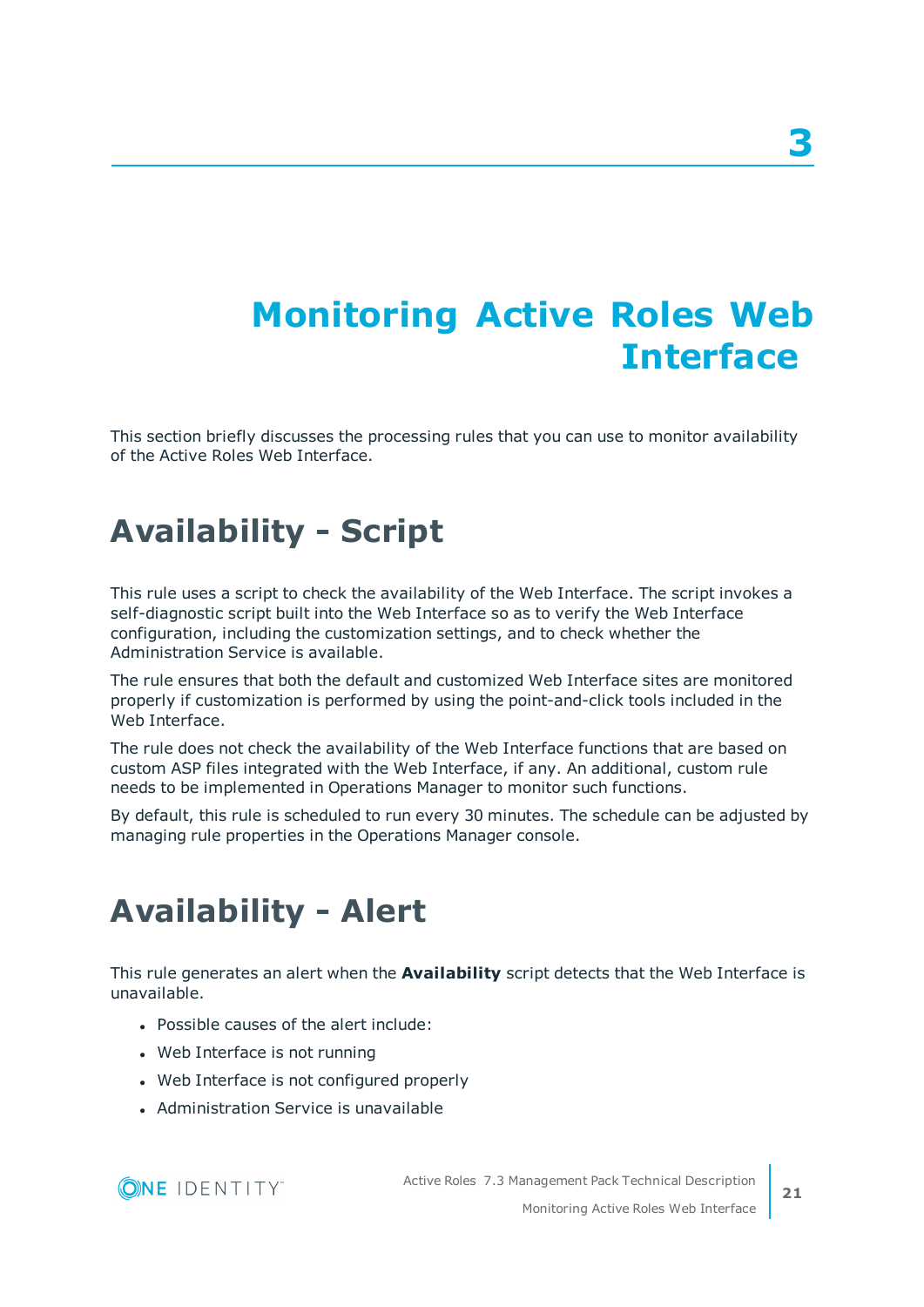# **Monitoring performance**

<span id="page-21-0"></span>This section provides information on the processing rules based on performance counters that allow you to evaluate performance of the Administration Service:

- AD changes [processed/sec](#page-21-1)
- $\bullet$  Changes queue length (AD + [Database\)](#page-21-2)
- [Connected](#page-22-0) clients
- Database changes [processed/sec](#page-22-1)
- LDAP [operations](#page-22-2) in progress
- LDAP [operations/sec](#page-22-3)
- [Private](#page-22-4) bytes
- Queued [post-processing](#page-23-0) policies
- [Requests](#page-23-1) in progress
- [Requests/sec](#page-23-2)
- Script module average [execution](#page-23-3) time
- <span id="page-21-1"></span>• Script modules [executing](#page-23-4)

### **AD changes processed/sec**

This rule collects **AD changes processed/sec** counter samples for the **AR Server:External Changes** performance object. A sample of the counter is the number of changes received from Active Directory and processed by the Active Roles Administration Service per second.

### <span id="page-21-2"></span>**Changes queue length (AD + Database)**

This rule collects **Changes queue length (AD + Database)** counter samples for the **AR Server:External Changes** performance object. A sample of the counter is the



**4**

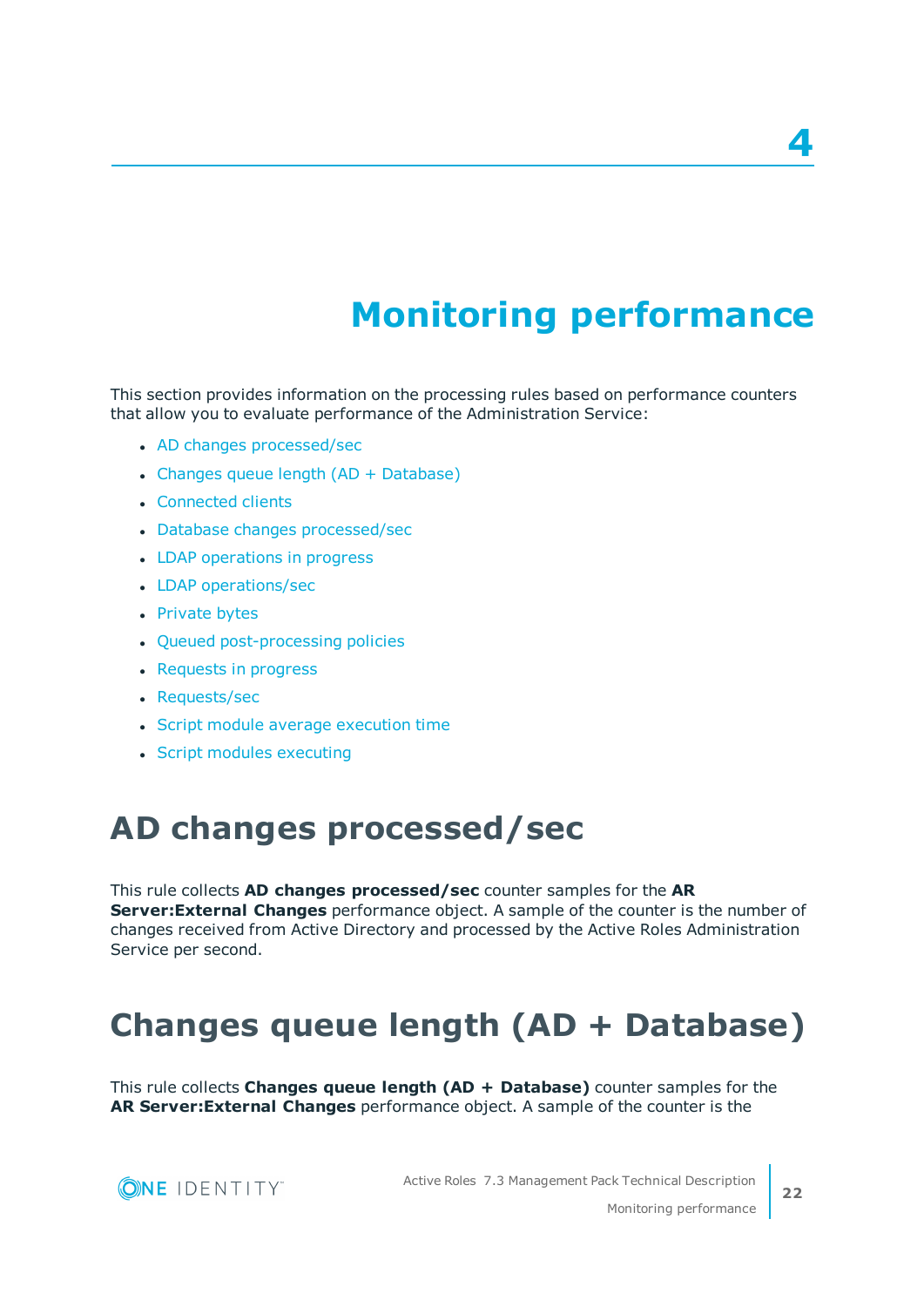number of unprocessed changes that the Active Roles Administration Service received from Active Directory and from the Active Roles database.

## <span id="page-22-0"></span>**Connected clients**

This rule collects **Connected clients** counter samples for the **AR Server:Miscellaneous** performance object. A sample of the counter is the current number of the clients connected to the Active Roles Administration Service.

#### <span id="page-22-1"></span>**Database changes processed/sec**

This rule collects **Database changes processed/sec** counter samples for the **AR Server:External Changes** performance object. A sample of the counter is the number of changes received from the Active Roles database and processed by the Active Roles Administration Service per second.

## <span id="page-22-2"></span>**LDAP operations in progress**

This rule collects **LDAP operations in progress** counter samples for the **AR Server:LDAP Operations** performance object. A sample of the counter is the current number of the LDAP operation requests that are in progress on the Active Roles Administration Service.

## <span id="page-22-3"></span>**LDAP operations/sec**

This rule collects **LDAP operations/sec** counter samples for the **AR Server:LDAP Operations** performance object. A sample of the counter is the number of LDAP operations executed by the Active Roles Administration Service per second.

### <span id="page-22-4"></span>**Private bytes**

This rule collects **Private Bytes** counter samples for the **Process** performance object specific to the Active Roles Service (arssvc) process. A sample of the counter is the amount of virtual memory (in bytes) that the Active Roles Administration Service process allocates (process private bytes).

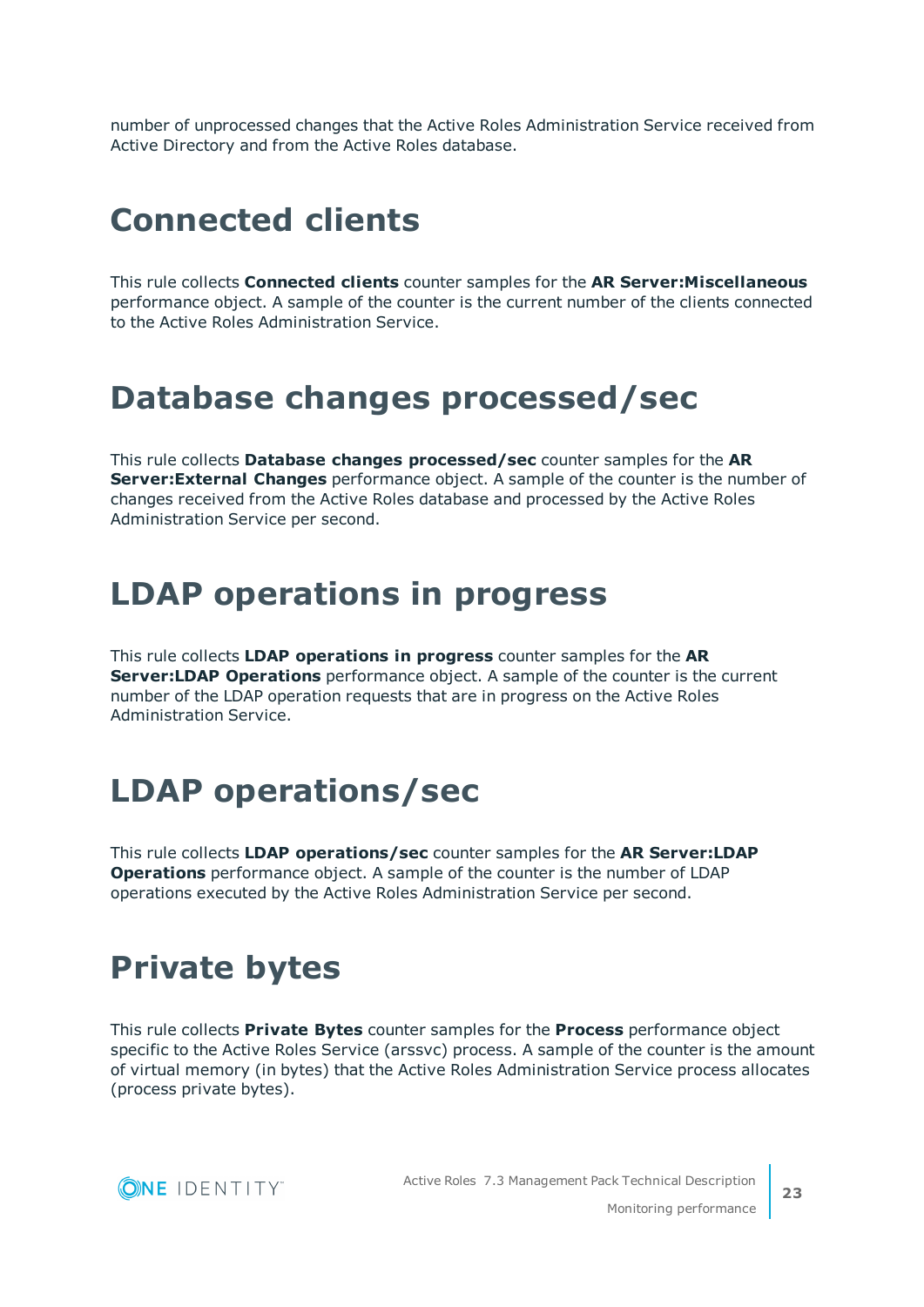## <span id="page-23-0"></span>**Queued post-processing policies**

This rule collects **Queued post-processing policies** counter samples for the **AR Server:Miscellaneous** performance object. A sample of the counter is the number of the post-processing policy operations queued by the Active Roles Administration Service.

## <span id="page-23-1"></span>**Requests in progress**

This rule collects **Requests in progress** counter samples for the **AR Server:Requests** performance object. A sample of the counter is the current number of the client requests being processed by the Active Roles Administration Service.

## <span id="page-23-2"></span>**Requests/sec**

This rule collects **Requests/sec** counter samples for the **AR Server:Requests** performance object. A sample of the counter is the number of requests received by the Active Roles Administration Service per second.

## <span id="page-23-3"></span>**Script module average execution time**

This rule collects **Script module average execution time** counter samples for the **AR Server:Script Modules** performance object. A sample of the counter is the average execution time of all script module instances run by the Active Roles Administration Service.

## <span id="page-23-4"></span>**Script modules executing**

This rule collects **Script modules executing** counter samples for the **AR Server:Script Modules** performance object. A sample of the counter is the current number of the script module instances being executed by the Active Roles Administration Service.